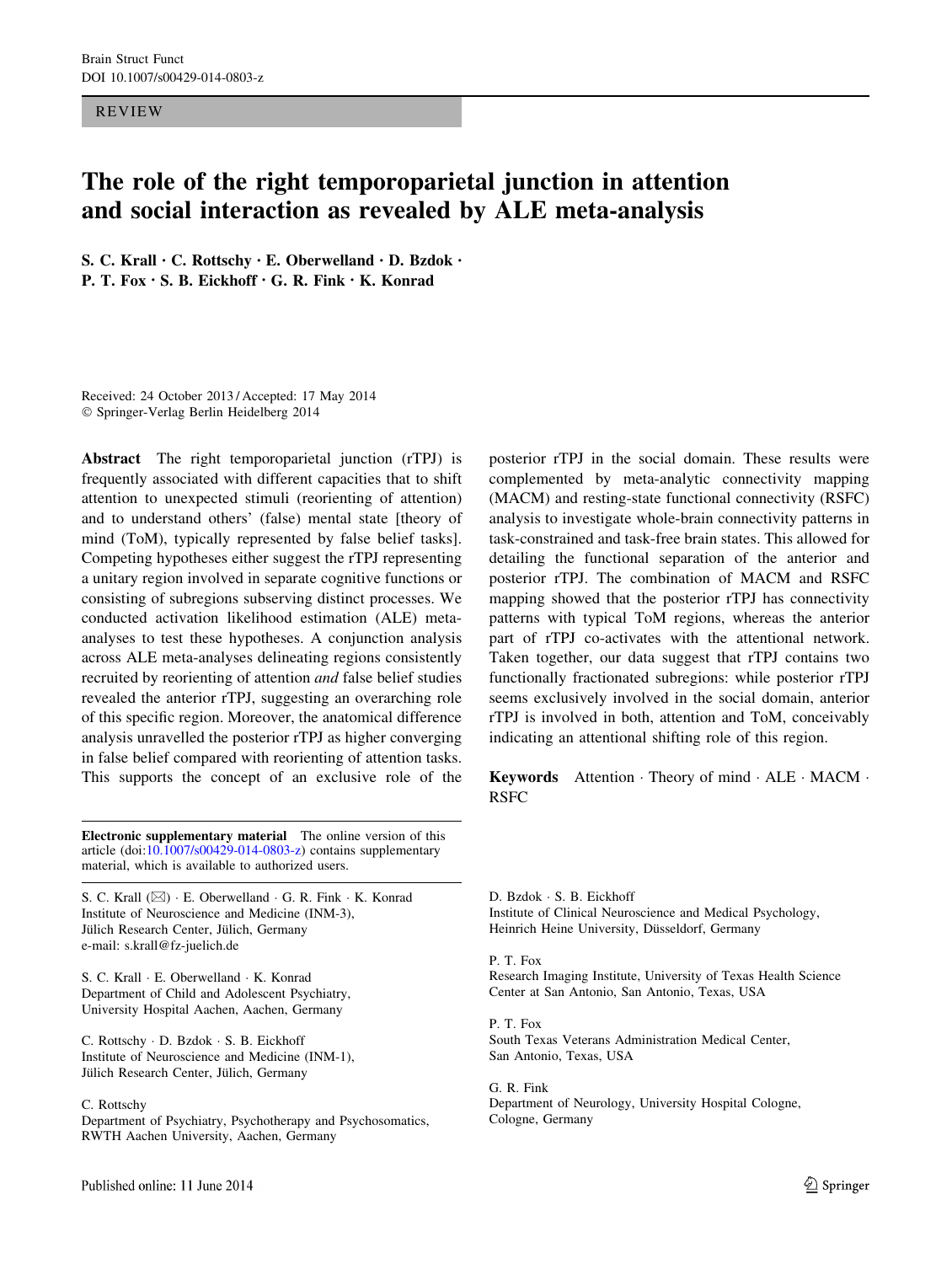#### Introduction

The human temporoparietal junction (TPJ) is a supramodal association area located at the intersection of the posterior end of the superior temporal sulcus, the inferior parietal lobule, and the lateral occipital cortex. It integrates input from the lateral and posterior thalamus, as well as visual, auditory, somaesthetic, and limbic areas (Bzdok et al. [2013a](#page-14-0); Mars et al. [2012b](#page-16-0); Nieuwenhuys et al. [2007](#page-16-0)).

Functionally, in particular the right TPJ (rTPJ) has been associated with—at least at first sight—quite distinct cognitive processes (Corbetta et al. [2008;](#page-14-0) Decety and Lamm [2007;](#page-14-0) Mars et al. [2012b](#page-16-0); Young et al. [2010](#page-17-0)). On the one hand, its influential role in attentional tasks, e.g. the detection of deviant stimuli in oddball paradigms (Bledowski et al. [2004;](#page-14-0) Vossel et al. [2008](#page-17-0)), has been demonstrated in many functional magnetic resonance imaging (fMRI) studies (Arrington et al. [2000](#page-14-0); Corbetta et al. [2000](#page-14-0); Jakobs et al. [2009;](#page-15-0) Macaluso et al. [2002\)](#page-16-0). On the other hand, rTPJ has been frequently implicated in social cognition tasks, such as perspective taking or empathy (Hooker et al. [2010;](#page-15-0) Lombardo et al. [2009\)](#page-16-0). Above all, it has been found to be involved in reorienting of attention and theory of mind (ToM; Corbetta et al. [2008](#page-14-0); Decety and Lamm [2007;](#page-14-0) Mars et al. [2012b;](#page-16-0) Young et al. [2010\)](#page-17-0).

Reorienting of attention is defined as the capacity to alter the focus of attention to unexpected, external stimuli while actually expecting another task/situation (rTPJ as a 'circuit breaker'; see Corbetta et al. [2008](#page-14-0) for a review). The ability to do so is essential for survival, as human beings have to be capable to respond quickly to unexpected events in their surroundings. Reorienting of attention has been frequently investigated using the Posner task. Cues are shown to indicate whether a target appears on the right or the left side of a screen (Fig. 1; Giessing et al. [2004;](#page-15-0) Mayer

et al. [2006](#page-16-0); Posner et al. [1980](#page-16-0)). In the original version of the Posner task, the actual target is presented on the cued side (valid trials) on 80 % of the trials, and on the remaining 20 %, the target appears on the opposite position (invalid trials). The (fMRI) contrast invalid versus valid trials depicts the reorienting effect, i.e. it displays the costs to shift attention from a cued location to an uncued one and unravels the corresponding neural mechanisms.

ToM, in contrast, is an indispensable function in successful human social relationships as it enables people to understand and predict others' mental states (Saxe et al. [2004](#page-17-0)). ToM capacities are typically tested with the aid of false belief paradigms, such as the Sally–Ann task (Fig. 2; Wellman et al. [2001](#page-17-0); Wimmer and Perner [1983](#page-17-0)). It belongs to the change-of-location tasks in which first Sally puts a marble into a basket. While Sally is away, Ann quickly puts the marble into another box. Then, the subjects are asked at which location Sally will search for the marble. Hence, the participants have to perform a shift in mental states and breach with their former expectation (true location) to understand Sally's false belief of the location of the marble. This involves inhibiting their intuitive response of naming the true location.

Although at first glance, reorienting of attention and ToM seem to be two rather independent cognitive processes, there is also evidence for some overlap across these different domains from a developmental as well as clinical perspective. During typical development, the abilities to shift attention and to engage in joint attention with others seem to be important prerequisites for ToM development during infancy (Mundy and Newell [2007\)](#page-16-0). With respect to neuropsychiatric disorders, subjects with attention deficit hyperactivity disorder (ADHD) and autism spectrum



Fig. 1 Example of a typical Posner reorienting of attention task in which cues are shown to indicate whether a target *(asterisk)* appears on the right or the left side of the screen (here indicated by two rectangles). A valid cue (left) is presented in 80  $\%$  of the trials, whereas an invalid cue (*right*) is shown in 20 % of the trials. Valid cues correctly predict the position of the target. Invalid trials include miscued targets where an asterisk suddenly appears on the opposite, uncued position. The contrast invalid versus valid trials finally reveals the reorienting effect and accordingly displays the costs it takes to externally shift attention



Fig. 2 Example of a Sally–Ann task. First Sally puts a marble into a basket. While Sally is away, Ann quickly puts the marble into another box. Hereafter, subjects are asked at which location Sally will search for the marble. Hence, the participants have to perform a shift in mental states to understand Sally's false belief of the location of the marble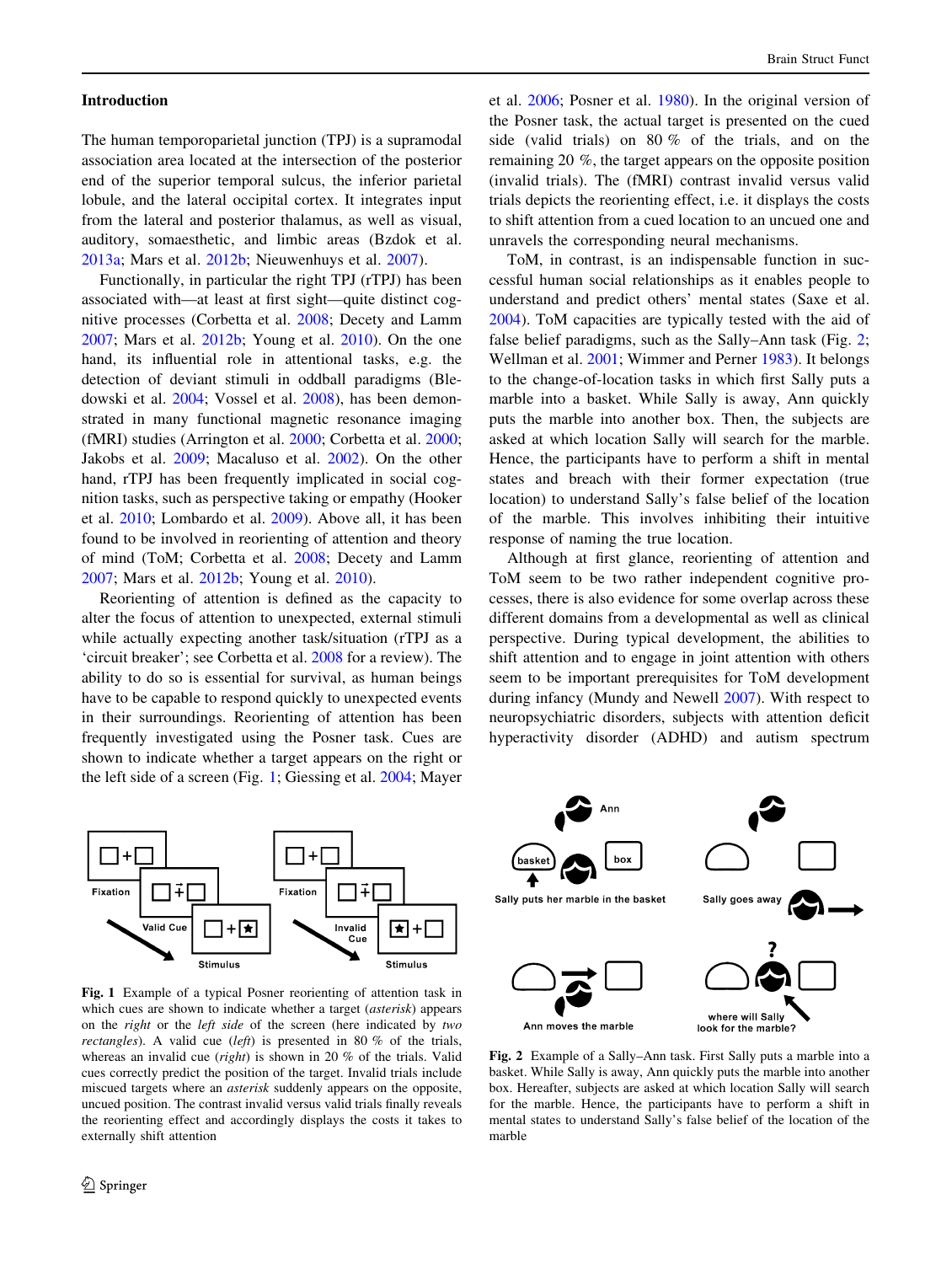disorder (ASD) often show deficits in attentional functions and social cognition (Elsabbagh et al. [2013](#page-15-0); Uekermann et al. [2010\)](#page-17-0). Even though the previous literature primarily focused on attentional deficits in ADHD and social disturbances in ASD, more recent literature pointed out social and attentional deficits in both disorders. This suggests an interdependence of the two cognitive domains and may indicate shared neural mechanisms. However, to date, rTPJ's involvement in attention and social cognition remains to be elucidated. This debate is further complicated by the absence of commonly accepted micro- and macroanatomical landmarks to define the exact location of this functional region, as well as by uncertainties about homologous areas in nonhuman primates (Bzdok et al. [2013a](#page-14-0); Mars et al. [2012b](#page-16-0), [2013\)](#page-16-0).

Generally, two competing views on the role of the rTPJ have been put forward: (1) the *overarching view* assumes that rTPJ indeed represents a unitary region that is involved in separate functions (cf. Cabeza et al. [2012](#page-14-0)). It has been hypothesized that reorienting of attention and false belief activate the rTPJ since both functions rely on the shared phenomenon of breach of expectation (Corbetta et al. [2008\)](#page-14-0) or require a 'where-to' function (Van Overwalle [2009](#page-17-0)). This is in line with the attention hypothesis, which poses that shifting between mental states as required in false belief tasks (or more general ToM tasks) can be interpreted in terms of attentional shifting (reorienting of attention; cf. Young et al. [2010](#page-17-0)). By contrast, (2) the *fractionation view* assumes that the rTPJ consists of a number of—yet to be defined—separate subregions involved in distinct cognitive processes (cf. also Cabeza et al. [2012\)](#page-14-0). In line with this view, it has been demonstrated that the rTPJ can be subdivided into at least two subregions (anterior and posterior rTPJ) on the basis of its structural and functional connectivity (Bzdok et al. [2013a](#page-14-0); Mars et al. [2012b\)](#page-16-0).

To date, only few experimental studies directly examined the relative contribution of the rTPJ in attention and social cognition in order to test whether they reflect the same or different functions in relation to the attention hypothesis. So far, these fMRI studies provided conflicting results. While Mitchell ([2008\)](#page-16-0)—in line with a meta-analysis by Decety and Lamm [\(2007](#page-14-0))—reported spatial overlap between rTPJ activations during attentional selection (reorienting of attention) and attribution of beliefs (ToM), Scholz et al. [\(2009\)](#page-17-0) obtained contrary findings. Here clearcut inferior–superior segregation was identified in the rTPJ by a bootstrap analysis.

Thus, to date, the debate on the role of rTPJ in reorienting of attention and false belief remains controversial. The inclusion of findings based upon relatively small sample sizes as well as variations in naming of certain brain regions and, consequently, inexact localization of neural activations may all have contributed to the heterogeneity of previous findings (Bzdok et al. [2013a](#page-14-0)). One way to overcome these limitations is to identify convergent regions of activation over multiple studies by random effect meta-analysis, using the activation likelihood estimation (ALE) method (Eickhoff et al. [2009](#page-14-0); Turkeltaub et al. [2002\)](#page-17-0). This approach allows estimating the probability at each location in the brain that a reorienting of attention or false belief study would report a focus of activity, given the underlying set of analysed neuroimaging studies. It thus identifies brain regions with statistically significant convergence across the input studies.

Recent ALE meta-analyses have already reviewed the role of the rTPJ from different perspectives (Bzdok et al. [2012](#page-14-0); Decety and Lamm [2007;](#page-14-0) Geng and Vossel [2013](#page-15-0); Kubit and Jack [2013\)](#page-15-0). However, previous meta-analyses did not directly test the overarching versus fractionation view in association with the attention hypothesis (primarily focussing on the concepts of reorienting of attention and false belief). They included studies on agency and empathy (besides ToM) as well. In addition, in the study by Decety and Lamm ([2007\)](#page-14-0), the selection of studies was a priori restricted to studies demonstrating TPJ activity (primarily defined by the authors as posterior superior temporal sulcus and inferior parietal lobule/ angular gyrus). This led to a biased statistical ALE analysis.

Contrary to those previous studies, we here focus on two homogeneous concepts, namely, reorienting of attention and false belief. In these experiments, the requirements for a breach of expectation (Corbetta et al. [2008](#page-14-0)) and mental state shifting (Van Overwalle [2009](#page-17-0)) in union with the attention hypothesis are maximal. As a consequence, only fMRI and PET studies that used reorienting of attention tasks—similar to the classic Posner version—or false belief experiments—resembling the classic Sally–Ann tasks—were included. If the overarching hypothesis was true, an overlap of the two cognitive tasks in the rTPJ due to their common role in state shifting would be expected. Based on this concept, it is hypothesized that both—reorienting of attention and false belief—rely on some fundamental form of switching attention either from previously expected stimuli (reorienting of attention) or mental states (false belief). In contrast, according to the fractionation hypothesis, distinct neural mechanism of false belief and reorienting of attention in the rTPJ would be predicted. To further evaluate potentially separate functional modules within the rTPJ based on the results of our ALE meta-analysis, we performed task-restricted meta-analytic connectivity mapping (MACM) and task-free resting-state functional connectivity (RSFC) analyses on the ensuing significant findings within the rTPJ.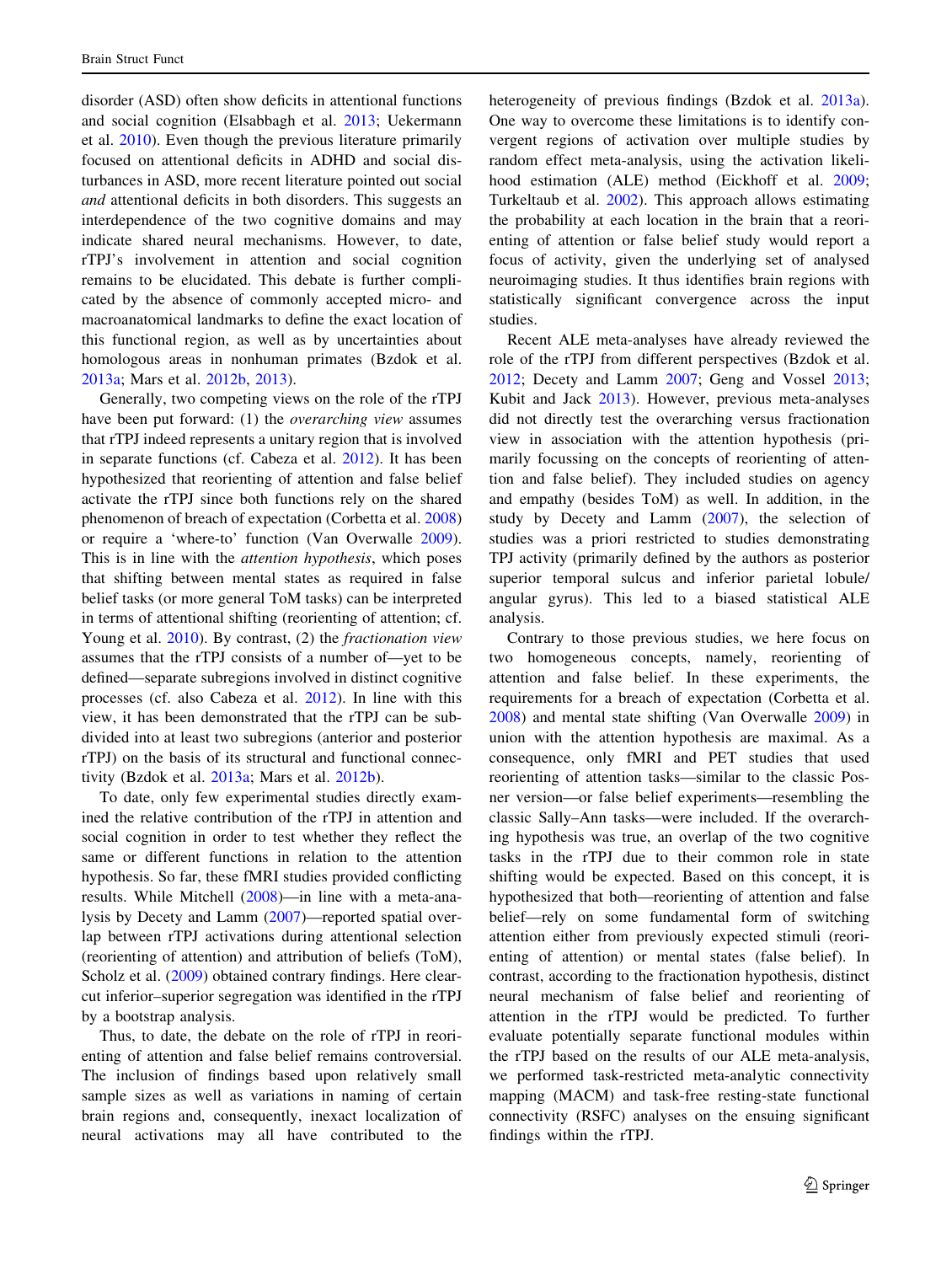### <span id="page-3-0"></span>**Methods**

# Selection of studies

Neuroimaging experiments to be included in this current meta-analysis were obtained through PubMed [\(http://www.](http://www.pubmed.org) [pubmed.org](http://www.pubmed.org)). Further studies were identified by review articles and reference tracing of retrieved studies. The following key words were used in order to identify relevant studies: For reorienting of attention studies: functional fMRI OR positron emission tomography (PET) AND reorienting OR orienting OR valid OR invalid OR validity OR congruent OR incongruent OR congruency OR Posner OR attention OR attention network test (ANT). For false belief studies: fMRI OR PET AND ToM OR false belief OR true belief OR perspective taking OR perspective shifting. Note, we did not use (r)TPJ as a key word in the literature search.

Additionally, only fMRI and PET studies with random effects and whole-brain group analyses were enclosed, while single-subject findings and region-of-interest analyses were excluded. Studies were included only if they reported results either in Talairach (TAL) standard reference space or Montreal Neurological Institute (MNI) coordinate space. The coordinate space was matched by transforming TAL coordinates into MNI coordinates by means of a linear transformation (Lancaster et al. [2007](#page-16-0)). All analyses were consequently performed in MNI space. Experiments addressing any pharmacological manipulation, brain lesions, mental/neurological disorders, connectivity analyses, transcranial magnetic stimulation, genetic effects, or data on children and elderly were excluded.

Several fMRI/PET studies allowed the extraction of multiple experiments. For instance, the study by Döhnel et al. [\(2012](#page-14-0)) comprised a false belief task versus distinct control conditions leading to various suitable experiments to be enclosed (see Tables [1](#page-4-0), [2](#page-5-0) for an overview of false belief and reorienting of attention experiments). Therefore, based on these studies, data from the same set of subjects entered the final ALE analysis more than once. Overall, the average number of contrasts enclosed in the ALE analysis was approximately 1.15 (54 contrasts from 47 studies). A significant influence of a single-subject population is therefore extremely unlikely. The inclusion of a high number of contrasts (total of 54) further ensured the robustness of the current ALE meta-analysis results.

The attentional reorienting category enclosed in the statistical meta-analysis is best represented by the Posner task contrast 'invalid–valid' including the essential invalidity effect. Attentional studies using the attention network task (e.g. Fan et al. [2005\)](#page-15-0), oddball tasks (Bledowski et al. [2004\)](#page-14-0), or studies testing the detection/translation of sensory information (Geng and Mangun [2011\)](#page-15-0) were explicitly excluded as these types of tasks/studies do not involve the targeted 'reorienting of attention' effect. The included experiments comprised auditory, visual, haptic, or crosssensory studies as well as diverse versions of cues (e.g. arrows; see Table [1](#page-4-0) for an overview of all reorienting of attention studies). In studies using variable stimulus onset asynchronies (SOAs), only those with short SOAs were enclosed to minimize the danger of an accidental inclusion of an inhibition of return effect. Moreover, to ensure homogeneity, only contrasts with a minimum ratio of 1:3 (invalid vs. valid) were included, as only these contrasts lead to an invalidity (top-down) effect (Alvarez and Freides [2004](#page-13-0)). Coordinates were also extracted for three studies, which were based on a combination of a 50/50 contrast (including 50 % invalid and 50 % valid trials) and the preferable ratio. This was done as these only led to differences in intensity of the activations, but not in the locations themselves (for the ALE analyses only the location matters).

In the case of false belief studies, solely those experiments were included which contrasted a false belief condition to (variable) control conditions. The stories and cartoons highly resembled typical Sally–Ann tasks, which best encompassed the requested 'breach of expectation' (Corbetta et al. [2008](#page-14-0)) and 'mental shifting' (Van Overwalle [2009](#page-17-0)) effects. The control conditions comprised, for example, true belief attribution, false photograph stories, or unlinked sentences. In general, the inclusion of multiple false belief studies ensured that our results are not an artefact of a specific contrast, but pinpoint the concept of false belief reflected in various task combinations used in previous studies (cf. also Dodell-Feder et al. [2011\)](#page-14-0). Table [2](#page-5-0) shows an overview of all false belief and control studies.

### Data analyses

A total of 25 experiments for reorienting of attention and 29 studies for false belief met all inclusion criteria for the meta-analysis. Overall, 798 subjects [note that for the reorienting of attention and false belief experiments extracted from Mitchell [\(2008](#page-16-0)), the very same set of subjects was measured] and 449 activation foci (3D peak coordinates) were included in the final analyses.

All analyses were accomplished using the revised ALE algorithm for coordinate-based meta-analysis neuroimaging results (Eickhoff et al. [2009,](#page-14-0) [2012;](#page-14-0) Laird et al. [2009a,](#page-16-0) [b](#page-16-0); Turkeltaub et al. [2002](#page-17-0), [2012\)](#page-17-0). The main goal of ALE is the identification of cerebral regions revealing convergences of 3D peak coordinates across contrasts, which have to be higher than expected under a random spatial association in order to be considered significant. Importantly, the peak coordinates reported in the respective papers were modelled not as single points, but as centres for 3D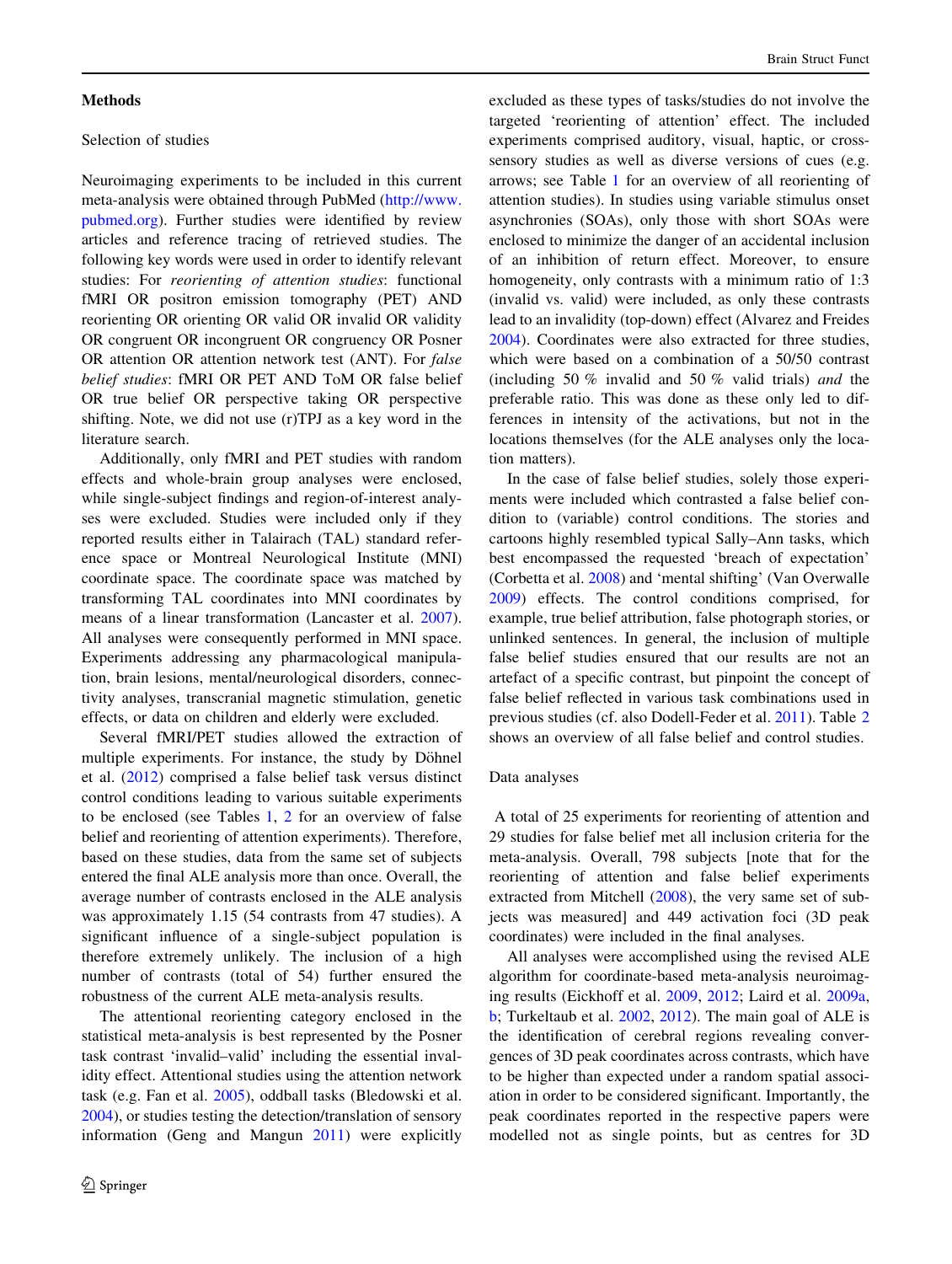<span id="page-4-0"></span>

|  |  | <b>Table 1</b> Overview of reorienting of attention studies |  |  |  |
|--|--|-------------------------------------------------------------|--|--|--|
|--|--|-------------------------------------------------------------|--|--|--|

| References                       | Contrast          | Imaging<br>method | No. of<br>Foci | No. of<br>participants | Modality            | Type of cue                                   |
|----------------------------------|-------------------|-------------------|----------------|------------------------|---------------------|-----------------------------------------------|
| Arrington et al. (2000)          | Invalid $>$ valid | fMRI              | $\tau$         | 12                     | Visual              | Arrow                                         |
| Chen et al. (2012)               | Invalid $>$ valid | fMRI              | 9              | 20                     | Visual              | Arrow                                         |
| Corbetta et al. (2000)           | Invalid $>$ valid | fMRI              | 5              | 12                     | Visual              | Arrow                                         |
| Corbetta et al. $(2002)$         | Invalid $>$ valid | fMRI              | 10             | 12                     | Visual              | Arrow                                         |
| Coull et al. (2000)              | Invalid $>$ valid | fMRI              | 6              | 6                      | Visual              | Brief brightening of<br>inner or outer circle |
| Doricchi et al. (2010)           | Invalid $>$ valid | fMRI              | 6              | 24                     | Visual              | Arrow-like                                    |
| Engelmann et al. (2009)          | Invalid $>$ valid | fMRI              | 35             | 20                     | Visual              | Arrow-like                                    |
| Giessing et al. (2004)           | Invalid $>$ valid | fMRI              | 3              | 13                     | Visual              | Arrow-like                                    |
| Gillebert et al. $(2013)$        | Invalid $>$ valid | fMRI              | 6              | 16                     | Visual              | Arrow-like                                    |
| Indovina and Macaluso (2004)     | Invalid $>$ valid | fMRI              | 8              | 3                      | Visual              | Arrow                                         |
| Indovina and Macaluso (2007)     | Invalid $>$ valid | fMRI              | 12             | 12                     | Visual              | Arrow-like                                    |
| Konrad et al. $(2005)$           | Invalid $>$ valid | fMRI              | $\mathbf{1}$   | 16                     | Visual              | Asterisks                                     |
| Macaluso et al. $(2002)$         | Invalid $>$ valid | fMRI              | 2              | 8                      | Visual              | LED light                                     |
| Macaluso et al. (2002) continued | Invalid $>$ valid | fMRI              | 2              | 8                      | Tactile             | Air-puff                                      |
| Macaluso and Patria (2007)       | Invalid $>$ valid | fMRI              | 6              | 12                     | Visual              | Arrow-like                                    |
| Mattler et al. $(2006)$          | Invalid $>$ valid | fMRI              | 17             | 12                     | $Visual + auditory$ | Red light $+$ letters H or S                  |
| Mayer et al. $(2006)$            | Invalid $>$ valid | fMRI              | 10             | 17                     | Auditory            | Tone pip                                      |
| Mayer et al. $(2009)$            | Invalid $>$ valid | fMRI              | 21             | 24                     | Auditory            | Tone pip                                      |
| Mitchell (2008)                  | Invalid $>$ valid | fMRI              | $\mathbf{1}$   | 20                     | Visual              | Arrow                                         |
| Natale et al. (2009)             | Invalid $>$ valid | fMRI              | 11             | 22                     | Visual              | Change of colour arrowhead                    |
| Santangelo et al. (2008)         | Invalid $>$ valid | fMRI              | $\mathfrak{Z}$ | 17                     | Visual              | Fixation cross—change into<br>red or green    |
| Thiel et al. $(2004)$            | Invalid $>$ valid | fMRI              | 7              | 13                     | Visual              | Arrow-like                                    |
| Vossel et al. $(2006)$           | Invalid $>$ valid | fMRI              | 2              | 12                     | Visual              | Arrow-like                                    |
| Vossel et al. $(2008)$           | Invalid $>$ valid | fMRI              | 4              | 20                     | Visual              | Arrow-like                                    |
| Weissman and Prado (2012)        | Invalid $>$ valid | fMRI              | 9              | 14                     | Visual              | Arrow-like                                    |

fMRI functional magnetic resonance imaging, TAL Talairach standard reference space, MNI Montreal Neurological Institute coordinate space

Gaussian probability distributions, thereby acquiring spatial uncertainty correlated with each point. The width of the 3D Gaussian probability distribution was calculated based on the between-subject and between-template variance. This was done by an algorithm weighting the betweensubject variance by the number of participants per experiment, building on the assumption that larger sample sizes yield more reliable results. Therefore, these have to be modelled by smaller Gaussian distributions (Eickhoff et al. [2009\)](#page-14-0).

Probability values of all foci in a particular experiment were calculated and combined for each voxel, resulting in one modelled activation (MA) map per experiment (Turkeltaub et al. [2012](#page-17-0)). The union of these MA maps across experiments was then computed, resulting in voxel-wise ALE scores reflecting the convergence of results at each location. In the next step, ALE scores were compared against a null distribution reflecting the random versus true convergence of regions across the brain. The null distribution was acquired by an analytical solution of a randomization procedure (Eickhoff et al. [2012\)](#page-14-0) consisting of randomly sampling a voxel from each of the MA maps and subsequently taking the union of these values (analogously as in the true analysis).

The  $p$  value of a "true" ALE is then given by the proportion of equal or higher values obtained under the null distribution. These nonparametric  $p$  values for each meta-analysis were then thresholded at a cluster-level corrected threshold of  $p < 0.05$  (cluster-forming threshold at voxel level  $p \, < 0.001$ ) and transformed into Z scores for display. A Monte Carlo simulation was performed of the excursion set above a cluster-forming threshold founding on an analysis of randomly distributed foci under otherwise identical context. This simulation was implemented to gather an extent threshold to control for the cluster-level FWE rate. A final null distribution of above threshold cluster sizes was derived from 10,000 simulations of these random analyses. This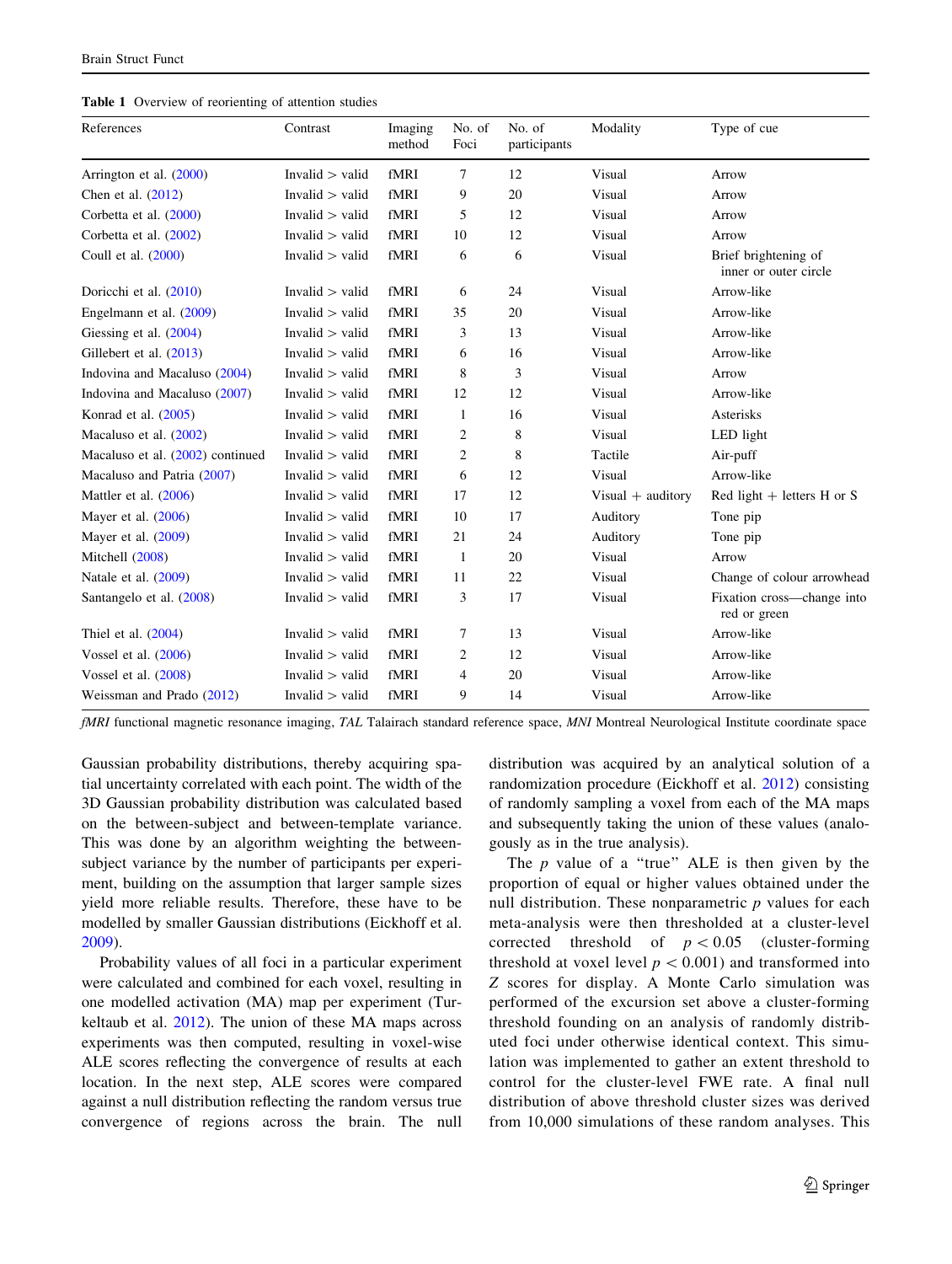<span id="page-5-0"></span>Table 2 Overview of false belief studies

| References                          | Contrast                                        |      |    | Imaging method No. of foci No. of participants | Study type     |
|-------------------------------------|-------------------------------------------------|------|----|------------------------------------------------|----------------|
| Aichhorn et al. (2009)              | False belief $>$ false photo                    | fMRI | 7  | 21                                             | <b>Stories</b> |
| Dodell-Feder et al. (2011)          | False belief $>$ false photo/map                | fMRI | 16 | 62                                             | <b>Stories</b> |
| Döhnel et al. $(2012)$              | False belief $>$ true belief                    | fMRI | 9  | 18                                             | Cartoons       |
| Döhnel et al. (2012) continued      | False belief $>$ state of reality               | fMRI | 3  | 18                                             | Cartoons       |
| Fletcher et al. (1995)              | False belief $>$ unlinked sentences             | PET  | 5  | 6                                              | <b>Stories</b> |
| Fletcher et al. (1995) continued    | False belief $>$ physical stories               | PET  | 4  | 6                                              | <b>Stories</b> |
| Gallagher et al. (2000)             | False belief $>$ physical stories               | fMRI | 5  | 6                                              | <b>Stories</b> |
| Gallagher et al. (2000) continued   | False belief > neutral cartoon                  | fMRI | 5  | 6                                              | <b>Stories</b> |
| Gobbini et al. (2007)               | False belief $>$ physical stories               | fMRI | 19 | 12                                             | <b>Stories</b> |
| Hartwright et al. (2012)            | False belief $>$ false photo                    | fMRI | 7  | 19                                             | <b>Stories</b> |
| Hooker et al. $(2008)$              | False belief $>$ true belief                    | fMRI | 19 | 20                                             | Cartoons       |
| Jenkins and Mitchell (2010)         | False belief $>$ preference                     | fMRI | 2  | 15                                             | <b>Stories</b> |
| Jimura et al. $(2010)$              | False belief $>$ factual aspect of false belief | fMRI | 4  | 34                                             | <b>Stories</b> |
| Kobayashi et al. (2006)             | False belief $>$ physical stories               | fMRI | 5  | 16                                             | <b>Stories</b> |
| Mitchell (2008)                     | False belief $>$ false photo                    | fMRI | 4  | 20                                             | <b>Stories</b> |
| Moran et al. $(2012)$               | False belief $>$ false photo                    | fMRI | 15 | 31                                             | <b>Stories</b> |
| Perner et al. $(2006)$              | False belief $>$ false photo                    | fMRI | 6  | 19                                             | <b>Stories</b> |
| Perner et al. (2006) continued      | False belief $>$ temporal change story          | fMRI | 7  | 19                                             | <b>Stories</b> |
| Rothmayr et al. (2011)              | False belief $>$ true belief                    | fMRI | 16 | 12                                             | Cartoons       |
| Samson et al. (2008)                | False belief $>$ visual pun cartoon             | fMRI | 11 | 17                                             | Cartoons       |
| Samson et al. (2008) continued      | False belief $>$ semantic cartoon               | fMRI | 7  | 17                                             | Cartoons       |
| Saxe and Kanwisher (2003)           | False belief $>$ mechanical inference           | fMRI | 5  | 25                                             | <b>Stories</b> |
| Saxe and Kanwisher (2003) continued | False belief $>$ false photo                    | fMRI | 5  | 21                                             | <b>Stories</b> |
| Saxe and Powell (2006)              | False belief $>$ false photo                    | fMRI | 9  | 12                                             | <b>Stories</b> |
| Saxe et al. (2006)                  | False belief $>$ false photo                    | fMRI | 8  | 12                                             | Cartoons       |
| Sommer et al. $(2007)$              | False belief $>$ true belief                    | fMRI | 8  | 16                                             | Cartoons       |
| Van der Meer et al. (2011)          | False belief $>$ state of reality               | fMRI | 23 | 19                                             | Movie clips    |
| Young et al. $(2007)$               | False belief $>$ false photo                    | fMRI | 6  | 10                                             | <b>Stories</b> |
| Young et al. $(2010)$               | False belief $>$ false photo                    | fMRI | 6  | 17                                             | <b>Stories</b> |

fMRI functional magnetic resonance imaging, TAL Talairach standard reference space, MNI Montreal Neurological Institute coordinate space

distribution was then used to identify the cluster size, which was only exceeded in 5 % of all random realizations (reflecting the critical threshold for cluster-level FWE correction). Finally, a grey matter mask was applied to exclude coordinates located in deep white matter.

Individual ALE analyses reorienting of attention and false belief tasks

For the reorienting of attention contrast, 25 experiments (358 subjects and 203 foci) were chosen as a basis for the identification of regions showing convergence across reorienting of attention studies higher than expected under a random spatial association. For the false belief contrast, 29 experiments (460 subjects and 246 foci) were chosen to determine converging activation clusters. Both analyses were cluster-level family-wise error (FWE) corrected at  $p<0.05$ .

Conjunction ALE analysis reorienting of attention and false belief tasks

Both individual meta-analyses were then combined into a conjunction analysis. The major aim of this analysis was to identify those voxels showing a significant effect in both individual analyses (reorienting of attention and false belief). The conservative minimum statistic (Nichols et al. [2005](#page-16-0)) was used to perform the conjunction analysis, which is identical to the voxel-wise minimum between two cluster-level FWE corrected results (Caspers et al. [2010](#page-14-0)). Therefore, only areas that were significant in the individual analyses were included. An additional extent threshold of  $k > 15$  voxels was applied to exclude those regions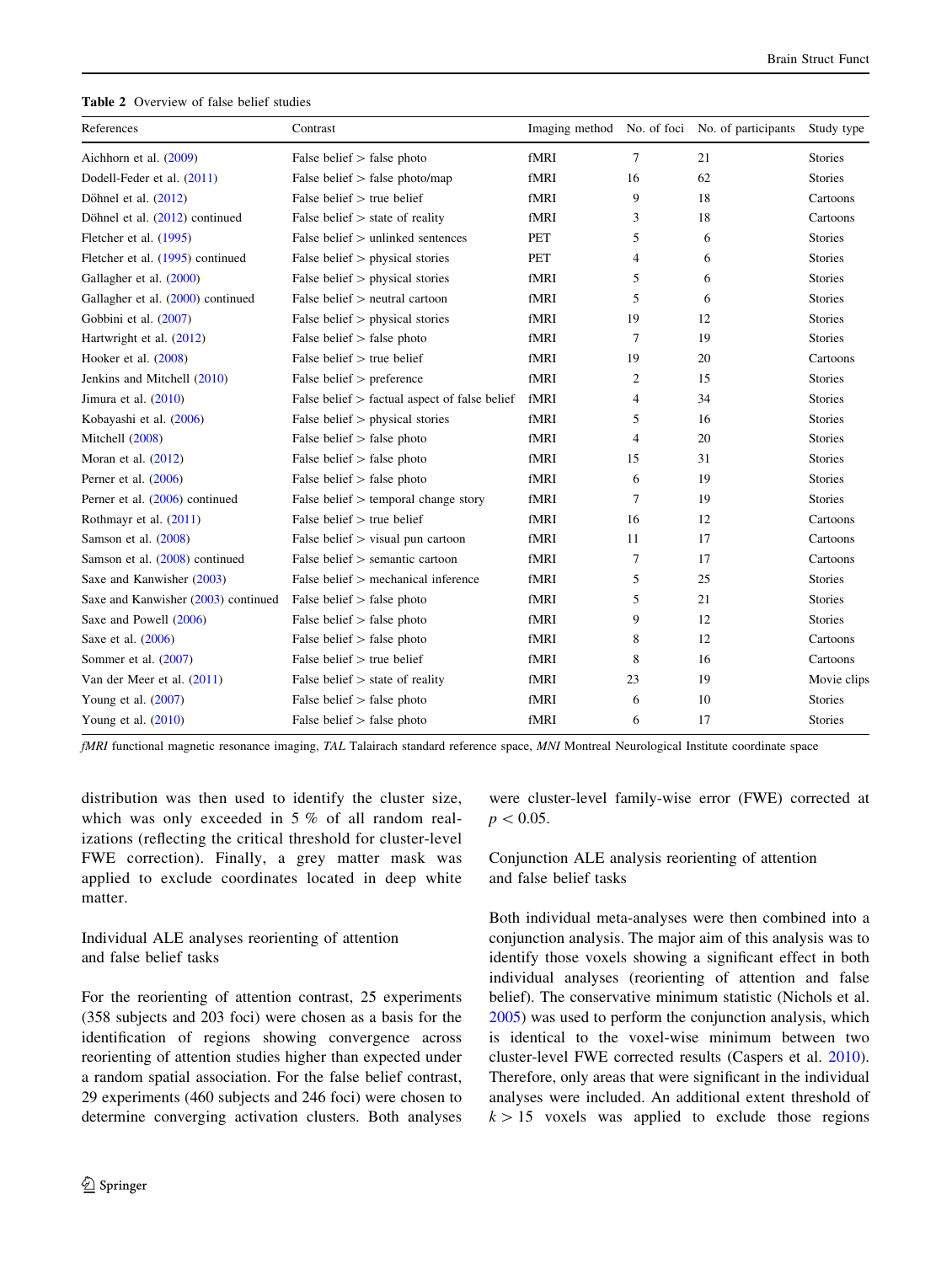showing incidental overlap between the ALE maps of the separate analyses.

Difference ALE analyses reorienting of attention versus false belief tasks

Difference analyses allowed identifying those areas of activation which converged significantly more for either reorienting of attention or false belief studies. This was analysed by performing individual ALE analyses for both studies and computing voxel-wise differences between the ensuing ALE maps (Eickhoff et al. [2012\)](#page-14-0). In a subsequent step, all experiments were pooled and randomly divided into two groups. These artificially created groups were identical in size as the two original data sets. Consequently, ALE scores for the randomly assembled groups were calculated, and the voxel-wise difference was documented. This process was repeated 10,000 times generating an expected distribution of ALE score differences based on an exchangeability assumption. The actual "true" difference score was then contrasted against this null distribution. The final probability values were thresholded at  $p > 0.95$  (95 %) chance for true difference) and masked by the main effects of reorienting of attention and false belief.

Comparison of conjunction and difference ALE analyses

A conjunction analysis aims at identifying overlapping convergences of brain activity across both reorienting of attention and false belief experiments, whereas the main goal of the difference analyses is the identification of areas more strongly associated with one or the other task, i.e. either false belief or reorienting of attention. Therefore, contrasting reorienting of attention with false belief tasks reveals locations where a significantly stronger convergence exists among the former relative to the latter. Nevertheless, this does not preclude a significant convergence of the latter. Even in areas where significantly stronger convergence of activation is reported in reorienting of attention, the convergence reported for false belief tasks might be significant as well. Consequently, both the contrast as well as the conjunction would be significant at the very same location. Therefore, contrast and conjunction effects are not mutually exclusive, but strictly complementary (cf. Rottschy et al. [2012](#page-16-0)).

Follow-up analyses: MACM and RSFC: anterior and posterior rTPJ

In order to identify whole-brain connectivity patterns for the anterior  $(x = 54, y = -44, z = 18; Z = 4.61, 111$ voxels) and posterior rTPJ ( $x = 54$ ,  $y = -52$ ,  $z = 26$ ;  $Z = 6.5$ , 519 voxels; as identified in the conjunction and difference analyses, respectively, cf. results) and therefore disentangle their functional modules, MACM and RSFC were assessed (Jakobs et al. [2012;](#page-15-0) Rottschy et al. [2013](#page-16-0)). The comprehensive assessment of functional connectivity patterns of certain seed regions was given by performing a meta-analysis unravelling significant co-activation in all experiments activating the respective seed area (MACM), as well as the identification of all voxels in the human brain whose time series in a task-free/resting-state depict significant correlation with the reference time course extracted from the coherent seed. The goal of these follow-up analyses was to test the distinctness of the anterior and posterior rTPJ by different whole-brain connectivity patterns. Task-based MACM determined those regions across the entire brain that significantly co-activated with a specific seed region across a large number of functional neuroimaging experiments. For this purpose, an ALE meta-analysis was performed across all BrainMap experiments (Fox and Lancaster [2002;](#page-15-0) Laird et al. [2011,](#page-15-0) [2013](#page-16-0); [http://www.brain](http://www.brainmap.org) [map.org](http://www.brainmap.org)) comprising at least one 3D peak of activation within the clusters. Only fMRI and PET studies were included based on 'normal mapping' neuroimaging studies (no interventions and no group comparisons) in healthy subjects and reporting coordinates in either MNI or TAL space. The final implementation of the ALE analysis was identical to the one described in '['Data analyses](#page-3-0)'' section. Overall, this approach allowed determining how likely any other voxel throughout the brain was co-activated with the selected seed voxels (cFWE corrected;  $p < 0.05$ ) in contrast to the respective seed region.

Task-free RSFC analysis was performed on the anterior and posterior rTPJ clusters, by which whole-brain connectivity profiles related to the selected clusters were determined by resting-state correlations. Hereby, it was possible to quantify the connectivity strength of the selected clusters with any other voxel in contrast to the second seed region. This was achieved through the calculation of correlations between spontaneous fluctuations throughout the human brain while mind wandering. The RSFC analysis was performed using the Nathan Kline Institute ''Rockland'' sample, which is accessible online and belongs to the International Neuroimaging Datasharing Initiative (http://fcon\_1000.projects.nitrc.org/ indi/pro/nki.html). Overall, 132 healthy volunteers (78 male, 54 female) between 18 and 85 years (mean age:  $42.3 \pm 18.08$  years) for whom 260 RSFC echo-planar imaging (EPI) volumes were collected during rest using blood-oxygen-level-dependent (BOLD) contrast [Siemens TrioTrim 3T scanner; gradient-echo EPI pulse sequence, repetition time  $(TR) = 2.5$  s, echo time  $(TE) = 30$  ms, flip angle =  $80^{\circ}$ , in-plane resolution =  $3.0 \times 3.0$  mm, 38 axial slices (3.0 mm thickness) covering the entire brain].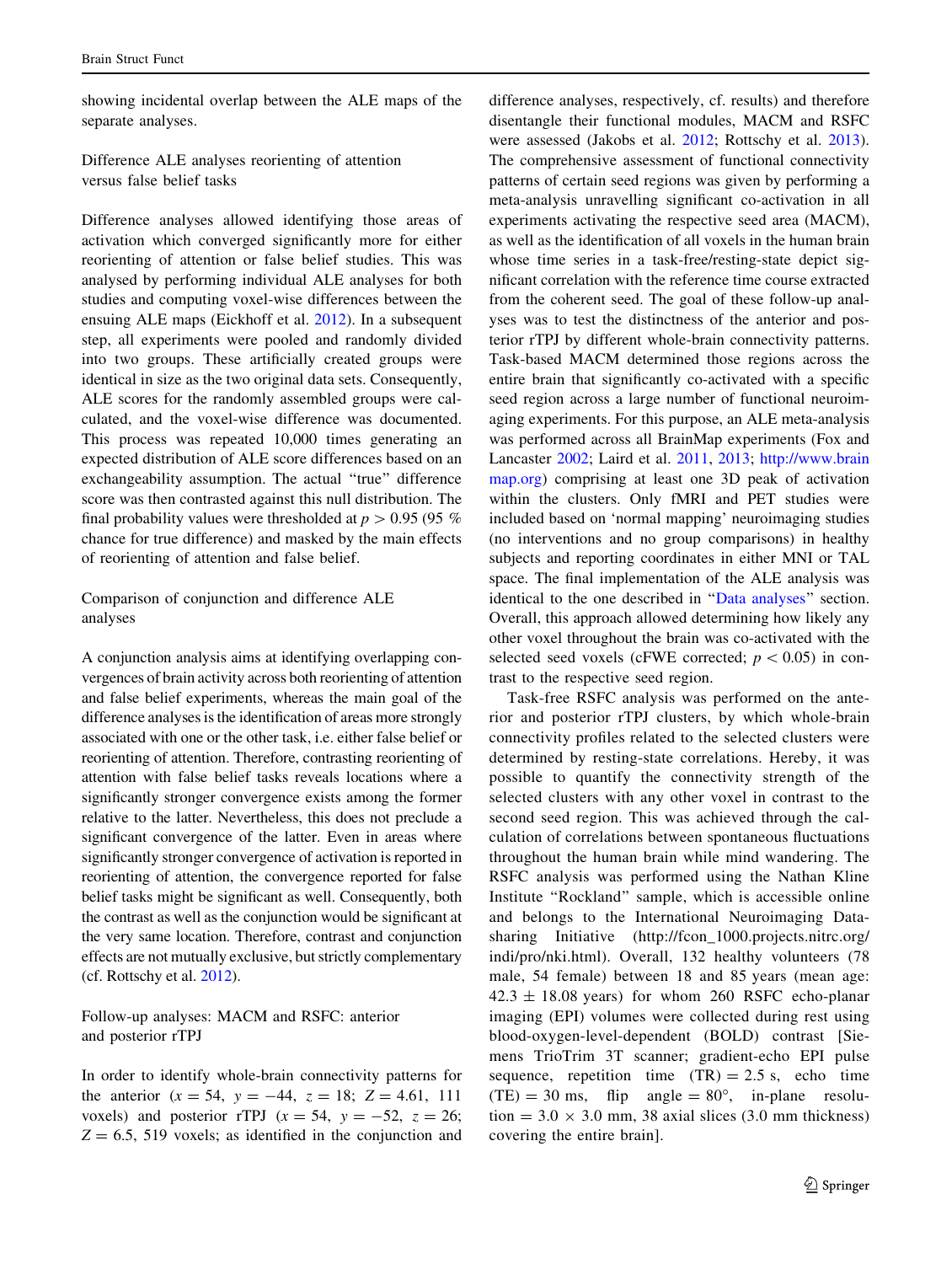After standard preprocessing steps using SPM8 (Wellcome Trust Centre for Neuroimaging, London, [http://www.](http://www.fil.ion.ucl.ac.uk/spm/software/spm8/) [fil.ion.ucl.ac.uk/spm/software/spm8/](http://www.fil.ion.ucl.ac.uk/spm/software/spm8/); see Bzdok et al. [2013a](#page-14-0) for details), the final time-series data were further processed to account for confounds possibly biasing voxelwise correlations of BOLD signal time series. This was achieved by iteratively discarding variance which could be explained by nuisance variables (Fox et al. [2009;](#page-15-0) Weissenbacher et al. [2009](#page-17-0)). Thereby, BOLD signal fluctuations highly correlated with the six head motion parameters acquired by image realignment and the first derivative of the realignment parameters were removed. Furthermore, the mean grey/white matter and cerebrospinal fluid (CSF) signal per time point derived by averaging across voxels associated with the respective tissue class in the SPM 8 segmentation were discarded. Finally, these nuisance variables entered the model as first-order and second-order terms (Jakobs et al. [2012;](#page-15-0) cf. Satterthwaite et al. [2013](#page-17-0) for an evaluation of this framework). Data were band-pass filtered removing frequencies outside the 0.01–0.08 Hz range (cf. Biswal et al. [1995;](#page-14-0) Fox and Raichle [2007\)](#page-15-0). The time-course correlations (after temporal preprocessing) between every individual seed voxel with any other voxel throughout the brain were calculated. The final correlation values were then transformed into Fisher's Z scores and documented in a connectivity matrix. Here, we contrasted whole-brain connectivity estimates computed for the anterior rTPJ and posterior rTPJ (and vice versa), which allowed to determine those regions in the whole brain showing significantly higher connectivities with the one or the other seed region.

Finally, to delineate those areas showing both taskdependent and task-independent functional connectivity with the anterior and posterior rTPJ in contrast to each other, a conjunction analysis on MACM and RSFC results was carried out (Jakobs et al. [2012;](#page-15-0) Rottschy et al. [2013](#page-16-0)) by the strict minimum statistic (cf. above). Hence, those regions co-activated with the seed clusters were outlined by the computation of the intersection of the connectivity maps derived by MACM and RSFC. Hereby, networks of cerebral regions correlated with the anterior versus posterior rTPJ were identified that are robustly connected in both taskrelated (MACM) but also task-free (RSFC) brain states. Furthermore, a conjunction analysis across anterior and posterior rTPJ (across MACM and RSFC) was performed identifying those regions showing a significant effect in both individual connectivity analyses (see ''[Conjunction](#page-5-0) [ALE analysis reorienting of attention and false belief tasks'](#page-5-0)' section for a description of the conjunction procedure).

# Labelling

Clusters were anatomically labelled with respect to their most probable macroanatomical and cytoarchitectonic location using the Anatomy Toolbox (Eickhoff et al. [2005,](#page-15-0) [2007](#page-14-0)), an SPM plugin (Wellcome Trust Centre for Neuroimaging, London, [http://www.fil.ion.ucl.ac.uk/spm/soft](http://www.fil.ion.ucl.ac.uk/spm/software/spm8/) [ware/spm8/\)](http://www.fil.ion.ucl.ac.uk/spm/software/spm8/). Foci of activations were attributed to their most likely histological cerebral region at their corresponding location by recourse to a maximum probability  $(MA)$  Map from the Jülich brain atlas (Amunts et al. [1999](#page-14-0); Caspers et al. [2006;](#page-14-0) Geyer [2004;](#page-15-0) Gitelman et al. [1999](#page-15-0)). Note, however, that the rTPJ has not yet been mapped cytoarchitectonally, making it difficult to apply neuroanatomically well-defined labels (Bzdok et al. [2013a](#page-14-0); Mars et al. [2012b;](#page-16-0) Mitchell [2008\)](#page-16-0). Final peak maxima are presented in MNI space.

## Results

Individual ALE analyses reorienting of attention and false belief tasks

The ALE meta-analysis of 25 reorienting of attention experiments unravelled consistent activations (ordered from biggest to smallest cluster) in the rTPJ, the right inferior frontal junction (cf. Brass et al. [2005](#page-14-0) for a labelling of the inferior frontal junction), bilateral inferior parietal lobule, bilateral precuneus, and the right insula lobe.

The ALE meta-analysis of 29 false belief experiments revealed the rTPJ, lTPJ, bilateral superior medial gyrus, left posterior cingulate cortex, and bilateral middle temporal gyrus as converging clusters. Table [3](#page-8-0) presents the results for the peak maxima identified by the individual ALE analyses on reorienting of attention and false belief tasks.

Conjunction ALE analysis reorienting of attention and false belief tasks

The conjunction analysis showed the anterior rTPJ  $(x = 54, y = -44, z = 18; Z = 4.61, 111$  voxels) as the only brain region consistently activated across reorienting of attention and false belief tasks. Figure [3](#page-9-0) presents the result of the conjunction analysis. Note that we did not restrict a priori our ALE analyses to TPJ, but entered all maxima across the whole brain.

Difference ALE analyses reorienting of attention versus false belief tasks

Reorienting of attention in contrast to false belief tasks revealed stronger convergence for reorienting of attention in the bilateral inferior parietal lobule and right inferior frontal junction. For false belief tasks in contrast to reorienting of attention, the lTPJ, bilateral superior medial gyrus, left precuneus, posterior rTPJ, and bilateral middle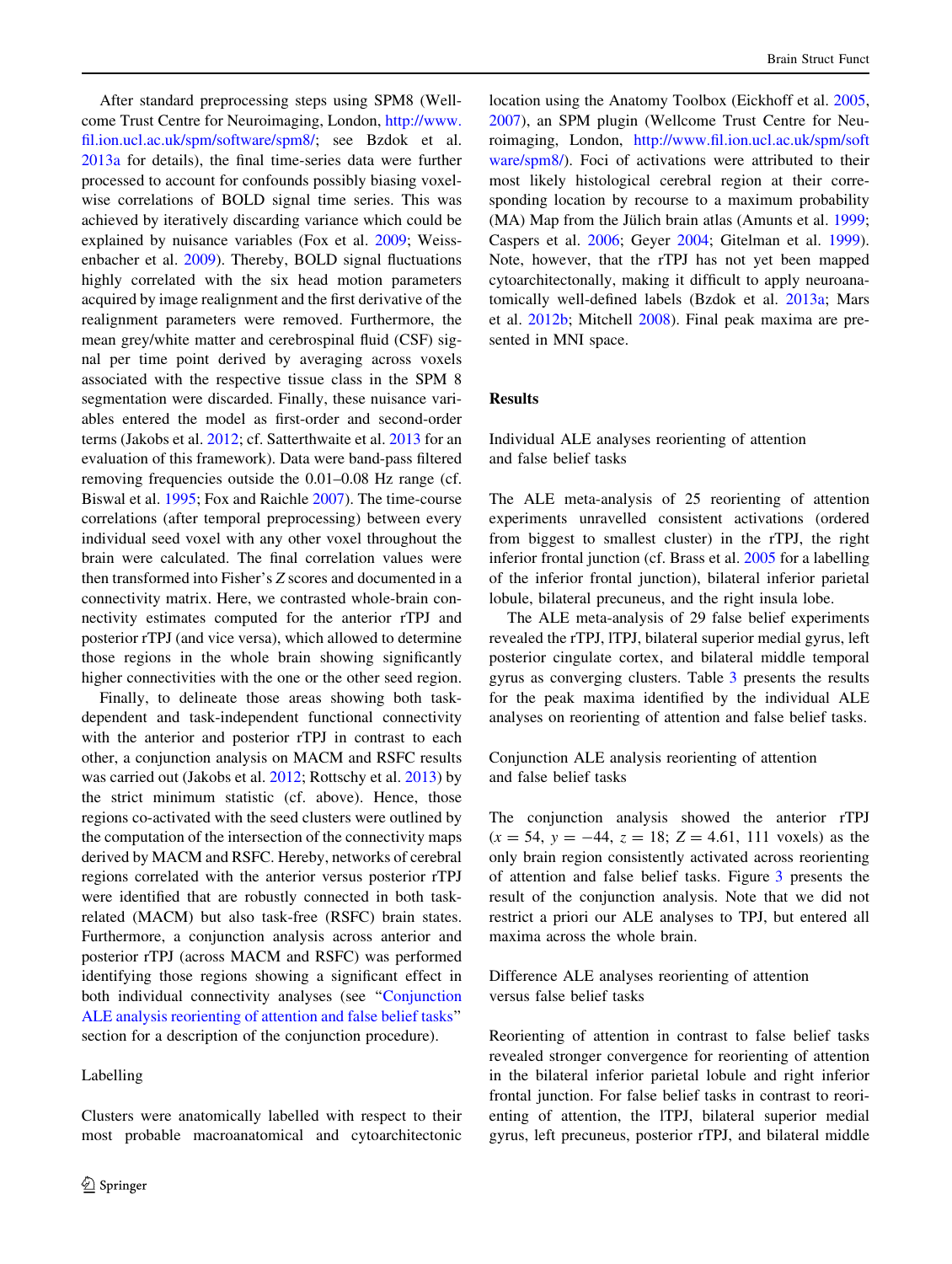<span id="page-8-0"></span>

|  |  |  | <b>Table 3</b> Peak activations for individual activation likelihood esti- |  |
|--|--|--|----------------------------------------------------------------------------|--|
|  |  |  | mation meta-analyses on reorienting of attention and false belief          |  |

| Macroanatomical location        | Cluster size | x     | y     | Z.    |
|---------------------------------|--------------|-------|-------|-------|
| Reorienting of attention        |              |       |       |       |
| Right temporoparietal junction  | 627          | 62    | -44   | 12    |
| Right inferior frontal junction | 260          | 46    | 16    | 28    |
| Right inferior parietal lobule  | 253          | 44    | $-40$ | 52    |
| Left inferior parietal lobule   | 228          | $-36$ | $-46$ | 46    |
| Right precuneus                 | 196          | 6     | $-60$ | 52    |
| Left precuneus                  | 191          | -6    | $-70$ | 42    |
| Right insula lobe               | 88           | 44    | 18    | $-4$  |
| False belief                    |              |       |       |       |
| Right temporoparietal junction  | 519          | 54    | $-52$ | 26    |
| Left temporoparietal junction   | 479          | $-52$ | $-58$ | 24    |
| Bilateral superior medial gyrus | 404          | $-2$  | 56    | 28    |
|                                 |              | 4     | 60    | 16    |
| Left posterior cingulate cortex | 393          | $-2$  | $-56$ | 38    |
| Right middle temporal gyrus     | 227          | 54    | $-18$ | $-14$ |
| Left middle temporal gyrus      | 149          | 60    | $-26$ | $-8$  |

Montreal Neurological Institute coordinate space; family-wise error corrected  $p < 0.05$ ; extent threshold = 10 voxels

temporal gyrus were identified. Table [4](#page-9-0) and Fig. [4](#page-9-0) show the results of the difference analyses.

### MACM and RSFC analyses: anterior and posterior rTPJ

Combined MACM and RSFC analyses on the anterior and posterior rTPJ unravelled connectivity patterns for the two regions (see Supplementary Material for individual results of MACM and RSFC difference and conjunction analyses). The anterior rTPJ in contrast to the posterior rTPJ coactivated more significantly (ordered in cluster size) with the anterior lTPJ, right inferior frontal gyrus, bilateral middle cingulate cortex, left insula lobe, right precuneus, and right inferior parietal lobule (Table [5;](#page-10-0) Fig. [5\)](#page-10-0). On the contrary, the posterior rTPJ compared with the anterior rTPJ showed connectivity to bilateral precuneus, posterior lTPJ, and right middle temporal gyrus (Table [5](#page-10-0); Fig. [5](#page-10-0)). The identification of converging connectivity between the anterior and posterior rTPJ did not reveal common regions besides the rTPJ itself (including the anterior and posterior subregions;  $x = 54$ ,  $y = -48$ ,  $z = 22$ ;  $Z = 8.41$ , 1044 voxels).

## Discussion

In the following discussion, we will examine present theories on the overlap of reorienting of attention and false belief in the anterior rTPJ and the specific involvement of the posterior rTPJ in false belief in contrast to reorienting of attention. Additionally, connectivity patterns of the anterior and posterior rTPJ as identified by task-restricted MACM and task-free RSFC analyses will be discussed. These findings gathered by ALE and connectivity analyses will be further interpreted in a more global context considering overarching versus fractionated roles of the rTPJ. Finally, the clinical relevance of this meta-analysis will be highlighted with a special focus on ADHD and ASD.

Shared cerebral region of reorienting of attention and false belief

The conjunction ALE meta-analysis including reorienting of attention and false belief tasks demonstrated an overlap in the anterior rTPJ. This was identified by the voxel-wise conjunction analysis of the two individual ALE metaanalyses. Hereby, only the anterior rTPJ significantly converged for both separate ALE analyses across 54 studies. Therefore, the results support the overarching view for this region. Although it has been questioned that reorienting of attention is processed on the same abstract and verbal level as ToM stimuli and hence draws upon the same neural resources (Young et al. [2010](#page-17-0)), our data suggest the rTPJ is involved in both attention and social interaction. This is at odds with the results of Young et al. ([2010\)](#page-17-0) who did not identify an interaction in the rTPJ in a combined reorienting of attention-ToM task. Presumably, because their inclusion of 'higher-level' attention stimuli (unexpected/expected endings in verbal stories reflecting reorienting of attention) did not activate the rTPJ as 'low-level' reorienting of attention stimuli (as the classic Posner task) would have done. These common mechanism of 'lowlevel' reorienting of attention and false belief might be explained by Corbetta's breach of expectation (attention shifting), or alternatively Overwalle's concept of 'where-to shifting' (Corbetta et al. [2008](#page-14-0); Van Overwalle [2009](#page-17-0)). Both focus on the capacity to shift attention between states. For reorienting of attention, an attentional shifting capacity is necessary after an invalid cue. For false belief, the very same capacity is needed during mental state shifting to further understand a false belief. Our ALE meta-analysis data can thus be interpreted in the light of the attention hypothesis indicating that false belief is not feasible without successful attentional processes.

Alternatively, one might interpret these findings in the following way: false belief capabilities are needed for successful attention shifting (cf. Mitchell [2008\)](#page-16-0). A reorienting of attention task would then be based on a participant's trial-by-trial formation of a new belief about the upcoming target. The cost of an invalid cue would therefore represent the shifting or breach of that former (false) belief. A dispute against this link is that other attentional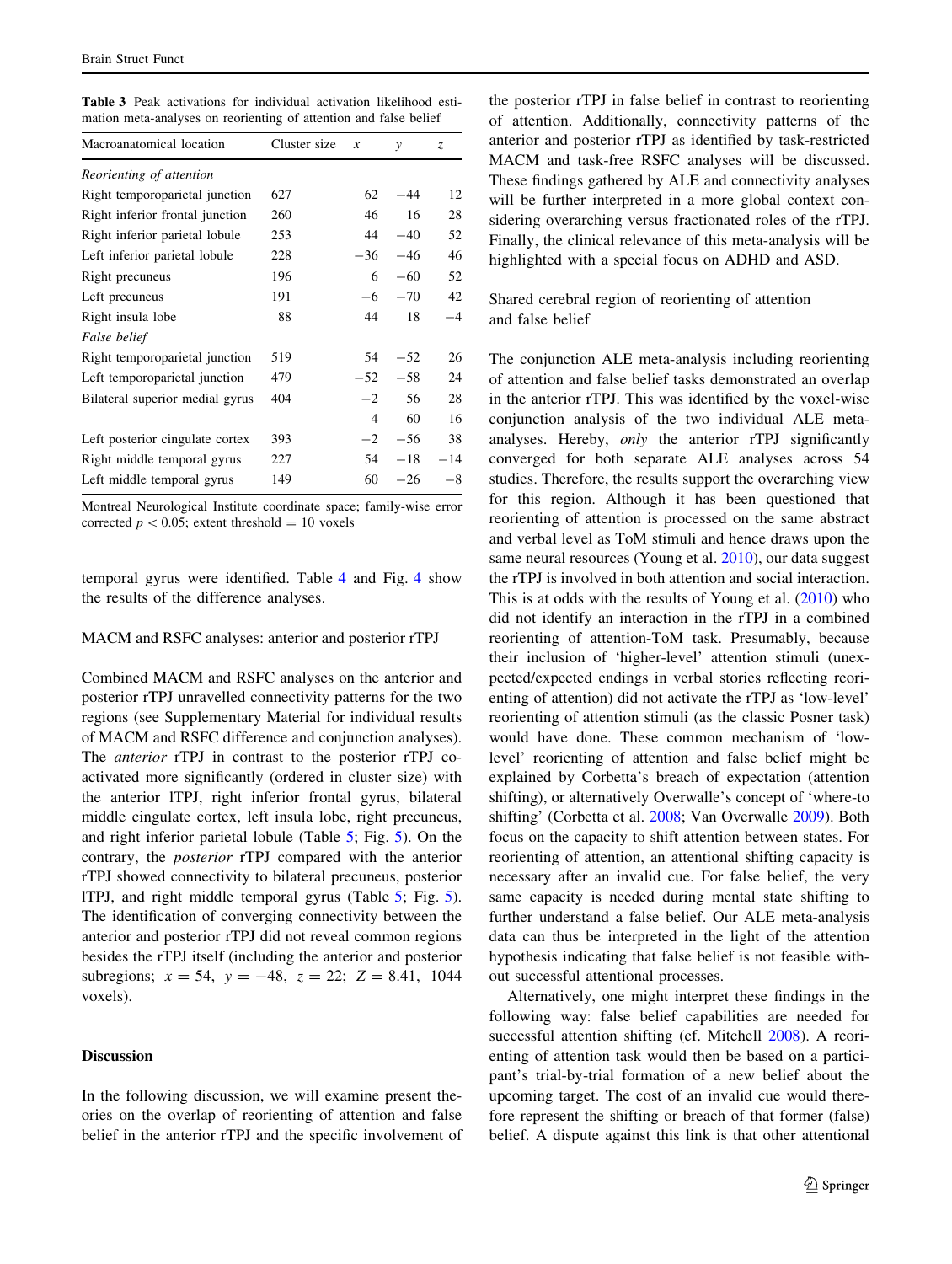<span id="page-9-0"></span>

Fig. 3 Cerebral region identified in conjunction analysis across reorienting of attention and false belief studies. Family-wise error corrected  $p < 0.05$ ; extent threshold = 10 voxels; anterior rTPJ anterior right temporoparietal junction

Table 4 Peak activations for difference analyses reorienting of attention versus false belief

| Macroanatomical location                          | Cluster<br>size | $\boldsymbol{x}$ | $\mathcal{V}$  | Z.   |
|---------------------------------------------------|-----------------|------------------|----------------|------|
| Subtraction reorienting of attention—false belief |                 |                  |                |      |
| Right inferior parietal lobule                    | 247             | 42               | $-48$          | 59   |
| Right inferior frontal junction                   | 233             | 50               | 8              | 33   |
| Left Inferior Parietal Lobule                     | 194             |                  | $-36 - 52$     | 49   |
| Subtraction false belief—reorienting of attention |                 |                  |                |      |
| Left temporoparietal junction                     | 429             |                  | $-52 -62$      | 29   |
| Bilateral superior medial gyrus                   | 391             |                  | 54<br>$\Omega$ | 19   |
| Left precuneus                                    | 338             |                  | $-2$ $-58$     | 41   |
| Posterior right temporoparietal<br>junction       | 292             |                  | $54 - 58$      | 27   |
| Left middle temporal gyrus                        | 147             | $-60$            | $-28$          | $-3$ |

Montreal Neurological Institute coordinate space; uncorrected  $p < 0.001$ ; extent threshold = 10 voxels



Fig. 4 Neural areas identified in difference analyses reorienting of attention (red) and false belief (green). Findings are uncorrected  $p < 0.001$ ; extent threshold = 10 voxels; LIPL left inferior parietal lobule, RIPL right inferior parietal lobule, RIFJ right inferior frontal junction, LsmG left superior medial gyrus, RsmG right superior medial gyrus, LMTG left middle temporal gyrus, LTPJ left temporoparietal junction, PrTPJ posterior right temporoparietal junction, PCN Precuneus

tasks do activate the rTPJ as well, such as attentional capture tasks using distractors in the same colour as the targets (Serences et al. [2005\)](#page-17-0). In these tasks, one might quite certainly exclude an involvement of a (false) belief formation. Another argument against this interpretation is that lesions in (or near) the rTPJ commonly lead to attentional deficits but not social problems. This is consistent with the assumption of a more general role of attention in the right parietal lobe (Mesulam [1981](#page-16-0)). Taken together, it seems that the attention hypothesis, where attentional shifting is fundamental for false belief formation, best describes the overlap of reorienting of attention and false belief in anterior rTPJ.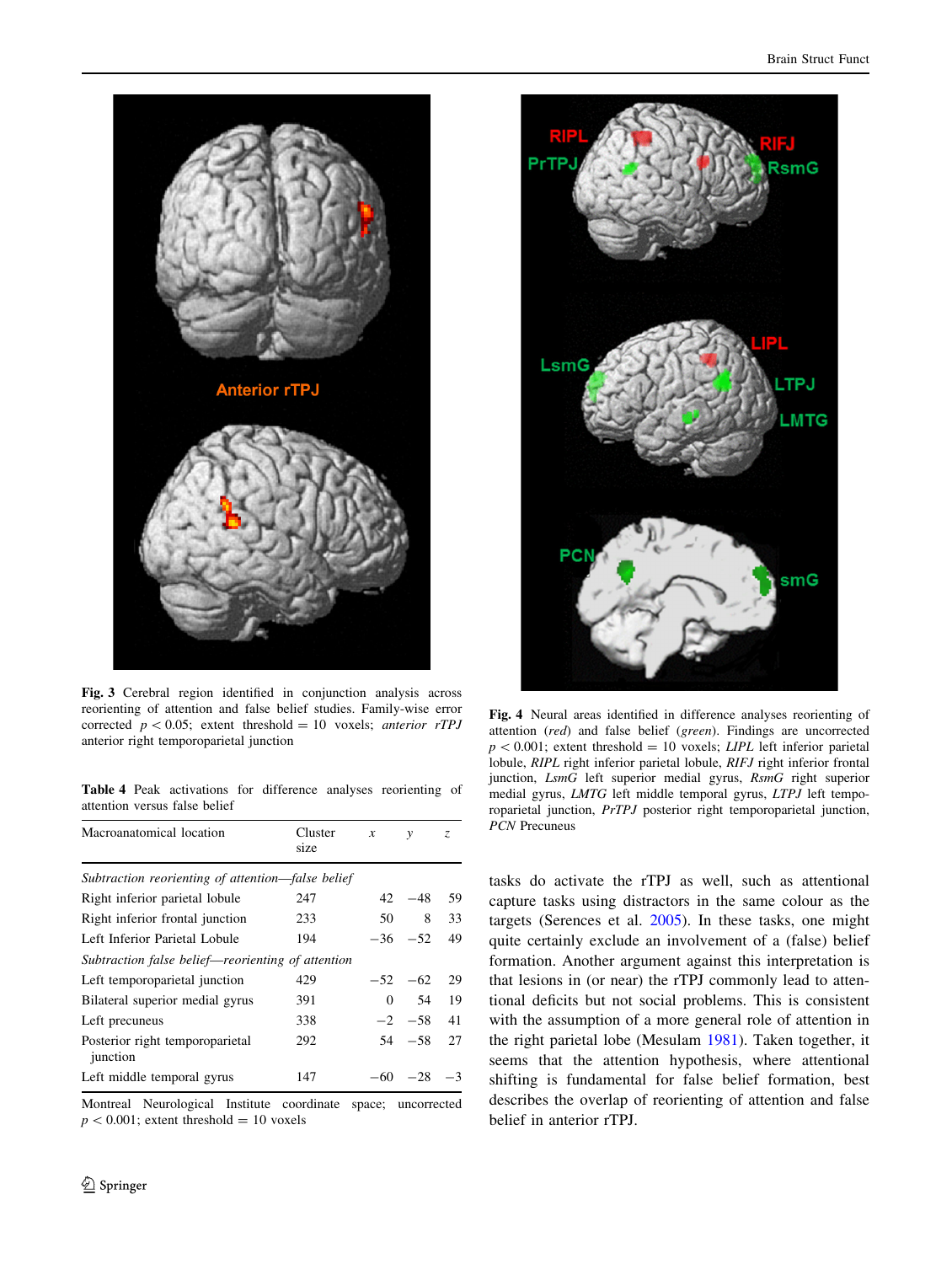| Macroanatomical location                    | Cluster<br>size | $\boldsymbol{x}$ | $\mathcal{V}$ | Z.       |
|---------------------------------------------|-----------------|------------------|---------------|----------|
| Anterior right temporoparietal junction     |                 |                  |               |          |
| Anterior right temporoparietal<br>junction  | 863             | 58               | $-44$         | 14       |
| Anterior left temporoparietal<br>junction   | 346             | $-58$            | $-42$         | 32       |
| Right inferior frontal gyrus                | 346             | 46               | 24            | $^{-2}$  |
|                                             | 60              | 44               | 34            | $\theta$ |
| Bilateral middle cingulate cortex           | 246             | $\overline{4}$   | 2             | 52       |
|                                             |                 | $-4$             | 8             | 40       |
| Left insula lobe                            | 142             | $-38$            | 12            | 2        |
| Right precuneus                             | 84              | 8                | $-68$         | 56       |
| Right inferior parietal lobule              | 33              | 48               | $-44$         | 56       |
| Posterior right temporoparietal junction    |                 |                  |               |          |
| Posterior right temporoparietal<br>junction | 925             | 56               | $-60$         | 15       |
| Bilateral precuneus                         | 347             | $-6$             | $-58$         | 45       |
|                                             |                 | 6                | $-62$         | 33       |
| Posterior left temporoparietal<br>junction  | 169             | $-52$            | $-68$         | 45       |
| Right middle temporal gyrus                 | 94              | 54               | $-20$         | $-5$     |

<span id="page-10-0"></span>Table 5 Peak activations of connectivity regions associated with the anterior rTPJ and posterior rTPJ

Montreal Neurological Institute coordinate space; family-wise error

Beyond interpreting these findings in the light of attentional shifting, one might also reconsider the role of the anterior rTPJ in the context of a more domain-global process, such as neural prediction coding (Bzdok et al. [2013a](#page-14-0); Koster-Hale and Saxe [2013\)](#page-15-0). Basically, predictive coding can be seen as a 'neural' attempt to decrease computational load. This can be achieved by reducing neural responses to predictable input and increasing neural activity to unexpected input (Jakobs et al. [2009](#page-15-0)). Therefore, incoming information is compared against (learned) expectations rather than being analysed as a new, unknown stimulus. The anterior rTPJ might thus be involved in the working memory formation of predictions about the location of targets (reorienting of attention) and about person's beliefs (ToM; cf. Koster-Hale and Saxe [2013\)](#page-15-0). Heightened activity in the rTPJ might in consequence be related to the unexpectedness of the input, such as an invalid cue or a question about someone's false belief. This recognition of an unexpected pattern might further lead to an increase in attention towards these unpredicted stimuli and thus trigger attentional shifting. Therefore, it could be possible that the concept of predictive coding is fundamental to attentional shifting. This renders these two hypotheses not mutually exclusive, but rather complementary.



corrected  $p < 0.05$ ; extent threshold = 10 voxels Fig. 5 Distinct connectivity patterns for anterior (red) and posterior (green) rTPJ based on a combination of task-related meta-analytic connectivity mapping analysis and task-free resting-state functional connectivity analysis. Family-wise error corrected  $p < 0.05$ ; extent threshold  $= 10$  voxels; *LPCN* left precuneus, *RPCN* right precuneus, RIFG right inferior frontal gyrus, RMTG right middle temporal gyrus, PITPJ posterior left temporoparietal junction, PrTPJ posterior right temporoparietal junction, AlTPJ anterior left temporoparietal junction, ArTPJ anterior right temporoparietal junction, RIPL right inferior parietal lobule, LINS left insula lobe, LMCC left middle cingulate cortex, RMCC right middle cingulate cortex

The further identification of the posterior rTPJ significantly converging for false belief in contrast to reorienting of attention (in the difference analysis) led to various speculations about the actual distinctness of these subregions: (1) the anterior and posterior rTPJ could indeed represent two functionally distinct subregions of the rTPJ or (2) they reflect transition zones between attentional and social processes. Unfortunately, to date, neuroimaging research lacks an agreement regarding which amount of spatial separation between two clusters justifies the conclusion that these reflect distinct neural activations (Decety and Lamm [2007](#page-14-0)). In fact, the two peak activation convergences in the anterior (conjunction analysis) and posterior rTPJ (difference analysis) were 16.64 mm apart from each other. This basically already hints towards a relatively clear separation. To thus further unravel these divergent findings (conjunction vs difference analyses) and identify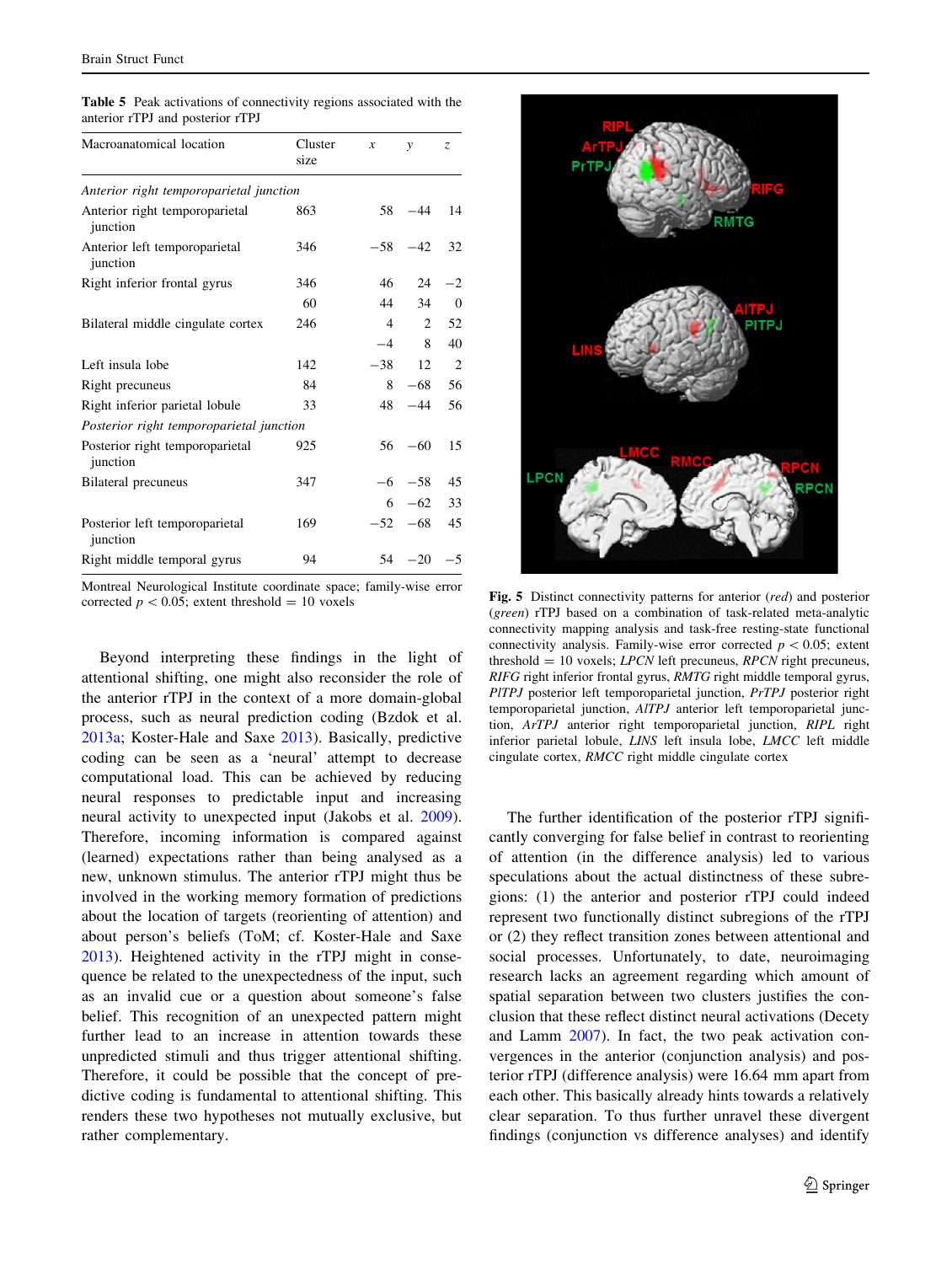the distinctness/transition between these areas, we additionally performed post hoc MACM and RSFC. This allowed testing for separate functional connectivity patterns of the two regions in contrast to each other. Moreover, by the intersection of regionally specific architecture and connectivity patterns, a more precise attribution to a certain functional specialization was feasible (Eickhoff and Grefkes [2011](#page-14-0)). Regions identified in the conjunction analysis over MACM and RSFC co-activations can be regarded as robustly connected with the respective seed regions because of the incorporation in similar networks and the (potential) engagement by the same cognitive functions. Connectivity pattern results gained by task-restricted MACM and task-free RSFC finally indicated distinct connectivity patterns. This supports the assumption that these two foci indeed reflect activations of separate neural networks and do not represent transition zones. The anterior rTPJ seed region in contrast to the posterior rTPJ seed area featured co-activations to a ventral attention network (Corbetta and Shulman [2002](#page-14-0)). Thus, MACM and RSFC analyses identified the right inferior frontal gyrus, middle cingulate cortex, left insula lobe, right precuneus, and right inferior parietal lobule to co-activate significantly with the anterior rTPJ compared with the posterior rTPJ. Similar connectivity profiles were found in parcellation studies performed by Bzdok et al. [\(2013a\)](#page-14-0) or Mars et al. [\(2012b](#page-16-0); see supplementary material for a visualization of peak coordinates assigned to the anterior and posterior rTPJ by Bzdok et al. ([2013a](#page-14-0)), Mars et al. ([2012b\)](#page-16-0), and the current meta-analysis). Anterior rTPJ activity seemed to significantly increase in alliance with a midcingulate–motor– insular network and was attributed to attentional functions by network mapping and functional forward/reverse inference analyses (Bzdok et al. [2013a\)](#page-14-0). In particular, pain perception, tactile-attentive tasks, action execution, and motor control had been identified with an anterior rTPJ network by functional profiling. Similarly, Mars et al. [\(2012b](#page-16-0)) unravelled the anterior rTPJ to be significantly interacting with ventral prefrontal cortex and anterior insula.

The idea of the ventral attention network conceptualizes the rTPJ as a core region of this mostly right-lateralized frontoparietal network (Corbetta and Shulman [2002\)](#page-14-0). It has also been shown that this ventral network reacts to sudden changes not only in visual stimulation, but also in response to auditory and tactile stimuli (Downar et al. [2000\)](#page-14-0). By the inclusion of multiple modalities in reorienting of attention studies in the current ALE meta-analysis, this crossmodality connection is identified too.

Altogether, it seems that the significant co-activation between the anterior rTPJ and the ventral attention network when compared with the posterior rTPJ represents attentional shifting. Strong connectivities to the ventral attention network/saliency network regions (Corbetta and Shulman [2002](#page-14-0); Sridharan et al. [2008](#page-17-0)) seem to facilitate the allocation of attention to behaviourally relevant stimuli. Thereby, they interrupt automated, predicted routines needed for both reorienting of attention and false belief tasks. On the contrary, the posterior rTPJ compared with the anterior rTPJ showed a significant connectivity pattern with a social cognition network. This implies two separate roles for these subregions identified by task-dependent MACM and task-independent RSFC. Therefore, interpreting the ALE and connectivity results from a more systematic perspective, one might rather clearly advocate for a fractionated role of the rTPJ on the whole. The overlap of reorienting of attention and false belief tasks in the anterior part of the rTPJ does not contradict a fractionated view of the rTPJ as tasks are attributable to a common, unique cognitive function: attentional shifting. The connectivity analyses performed in this study enabled investigating this functional overlap through assessing whether certain neural regions are differentially interacting and thereby adding essential information to standard fMRI activations (Eick-hoff and Grefkes [2011](#page-14-0)). It allowed delineation of brain regions not based on activation in a certain task or their structural properties but on their functional coupling properties across distances with either the anterior or posterior rTPJ. Thereby, it enabled generalization beyond the task set (reorienting of attention and false belief) and tested whether the association is steadily expressed over numerous tasks (MACM) or whether it can be reflected in a taskfree state as well. The final results depicting separate connectivity profiles for anterior and posterior parts of the rTPJ thus clearly point to a fractionation in the rTPJ into an anterior and posterior part. It seems that the anterior rTPJ and its connected regions aid attentional shifting, while the posterior rTPJ network enables social interaction capacities. The posterior rTPJ and its connectivities are further discussed below.

Specific neural mechanism of false belief

Difference analysis on false belief versus reorienting of attention revealed the lTPJ, superior medial gyrus, left precuneus, middle temporal gyrus, and the posterior rTPJ as showing significantly higher convergence for the false belief task. This specific neural activity pattern related to false belief in contrast to reorienting of attention has also been repeatedly associated with a more global role of recognizing and processing of others' mental states (Gallagher and Frith [2003](#page-15-0); Van Overwalle [2009\)](#page-17-0). It is in consonance with other ToM meta-analyses (Bzdok et al. [2012](#page-14-0); Decety and Lamm [2007\)](#page-14-0). In particular, the involvement of bilateral TPJ is repeatedly shown in ToM neuroimaging studies, in contrast to attentional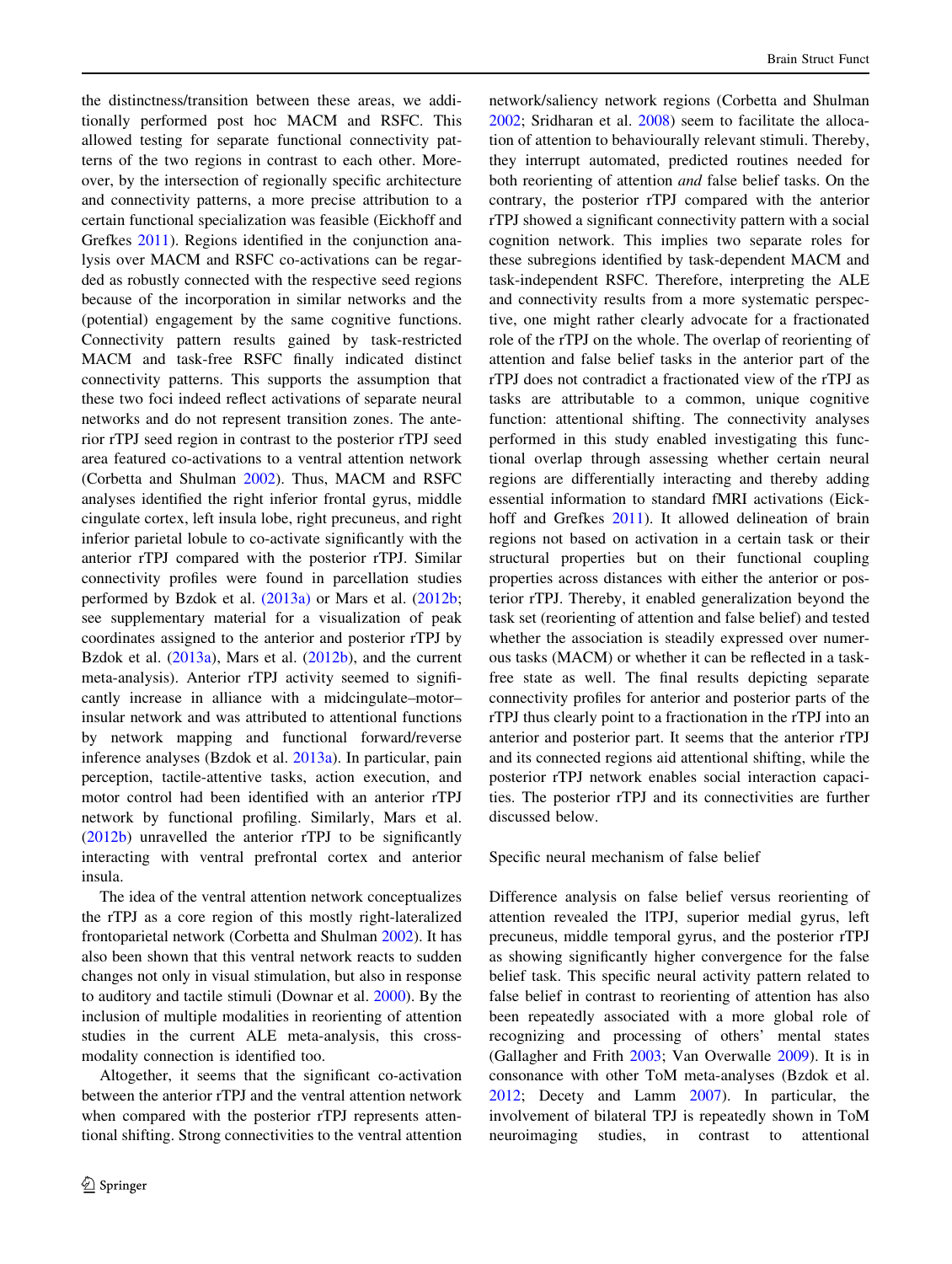experiments. In attentional shifting studies primarily the rTPJ has been found, but for ToM the lTPJ seems to be specifically involved in verbal compared with nonverbal ToM tasks (Saxe and Kanwisher [2003](#page-17-0)). In line with a more influential role of the lTPJ in social interaction compared with attention, lesion studies showed that damage to this region frequently results in a belief-reasoning impairment (Apperly et al. [2004](#page-14-0)). RTPJ damage, on the contrary, results more often in attentional difficulties (Bultitude et al. [2009\)](#page-14-0).

In the context of our MACM and RSFC analyses delineating the differential connectivity of the anterior and posterior rTPJ, a connectivity network for the posterior rTPJ seed region in contrast to the anterior seed was unravelled. The identified correlations with the precuneus, posterior lTPJ, and right middle temporal gyrus have been repeatedly linked to the social cognition network (Bzdok et al. [2013a,](#page-14-0) [b;](#page-14-0) Mars et al. [2012b](#page-16-0); Schilbach et al. [2012](#page-17-0)). In a connectivity-based subdivision study, it was shown that posterior rTPJ interacted with posterior cingulate, temporal pole, and anterior medial prefrontal cortex (Mars et al. [2012b\)](#page-16-0). Bzdok et al. [\(2013a\)](#page-14-0) identified that activity in the posterior rTPJ significantly increased with a parietal network which was further functionally decoded to be associated with explicit (notably episodic) memory retrieval, semantic discrimination, social cognition, and theory of mind tasks. Overall, the identified connectivity profile of the posterior rTPJ appears to resemble results from previous studies, especially considering the activations in the precuneus and middle temporal gyrus.

Basically, it has been suggested that the function of the posterior rTPJ network is particularly related to a more internally oriented network, also relating to the default mode network reflecting stimulus-independent mental processes (Bzdok et al. [2013a;](#page-14-0) Kubit and Jack [2013;](#page-15-0) Mars et al. [2012a\)](#page-16-0). In general, this network has been identified not only in ToM tasks, but also in other higher social processes, such as perspective taking (e.g. Ruby and Decety [2004;](#page-16-0) Vogeley et al. [2004\)](#page-17-0), empathy (e.g. Jackson et al. [2006\)](#page-15-0), or agency (see a review by Sperduti et al. [2011](#page-17-0)), pointing towards a more (domain-) global role of this region in ToM abilities.

Overall, it thus seems that the posterior rTPJ—as a subregion of the rTPJ—shows stronger convergence for false belief in contrast to reorienting of attention as suggested by our difference analysis. It also is an essential part of the social cognition network linked to multiple aspects of ToM as reflected in our MACM and RSFC findings.

## Clinical relevance

Social interaction and attention are commonly affected across different neurodevelopmental disorders, such as in ADHD and ASD (Alvarez and Freides [2004](#page-13-0); Korkmaz [2011](#page-15-0); Paynter and Peterson [2010\)](#page-16-0). ADHD is typically characterized by difficulties of inattention or hyperactivity or impulsiveness. ASD is marked by social and communication deficits, stereotyped or repetitive behaviours and interests (American Psychiatric Association [2000](#page-14-0)). Although diagnostic criteria for the two disorders show little overlap, both disorders frequently co-occur. Attention problems, social-cognitive deficits and emotion regulation problems are frequently observed in both ADHD and ASD (see Rommelse et al. [2011](#page-16-0) for a review). In addition to behavioural overlap between ADHD and ASD patients, there is increasing evidence for shared genetic (Simonoff et al. [2008](#page-17-0)), neurocognitive, and brain dysfunction (Brieber et al. [2007\)](#page-14-0). For example, Uekermann et al. ([2010\)](#page-17-0) demonstrated in a meta-analysis that ADHD is associated with social cognition impairments, especially face and prosody perception. In addition, a recent meta-analysis on visual orienting in autism (focussing on Posner-type tasks) demonstrated that subjects with ASD indeed showed a small impairment in reorienting of attention compared with controls (effect size across studies:  $d' = 0.44$ ; Landry and Parker [2013\)](#page-15-0). In line with this, Elsabbagh et al. (2013) unravelled an association between anomalies in disengagement of attention in a high-risk group of children (having a sibling with ASD) and ASD at the age of 3 years. Polderman et al. ([2013\)](#page-16-0) demonstrated that the link between attention problems (attentional shifting difficulties) and autistic traits in adults could be explained by a shared genetic factor, as assessed in a population-based twin-sibling design. On the neural level, recent studies also suggest that children and adolescents with ADHD and ASD share some cortical and subcortical abnormal brain mechanisms. These are reflected in voxel-wise network centrality abnormalities in the precuneus (Di Martino et al. [2013](#page-14-0)) or task-related (sustained attention task) deviations in bilateral striato-thalamic regions, left dorsolateral PFC, superior parietal cortex, precuneus, and DMN suppression (Christakou et al. [2013](#page-14-0)). Furthermore, also grey matter reductions in the left medial temporal lobe and higher grey matter volumes in the left inferior parietal cortex were observed in ADHD and ASD adolescents compared with healthy controls (Brieber et al. [2007\)](#page-14-0). Thus, shared neural network dysfunction might be present in both groups of patients. Reconsidering these findings in the context of the results gathered in the present meta-analysis, an interesting question for future studies is the involvement of the anterior rTPJ in attentional and social interaction difficulties in patients with ADHD and ASD. As there is a huge lack in neuroimaging studies focusing on reorienting of attention and false belief tasks in ADHD and ASD, it is currently infeasible to extend our ALE analyses to clinical groups. However, hopefully, our ideas on a potential linkage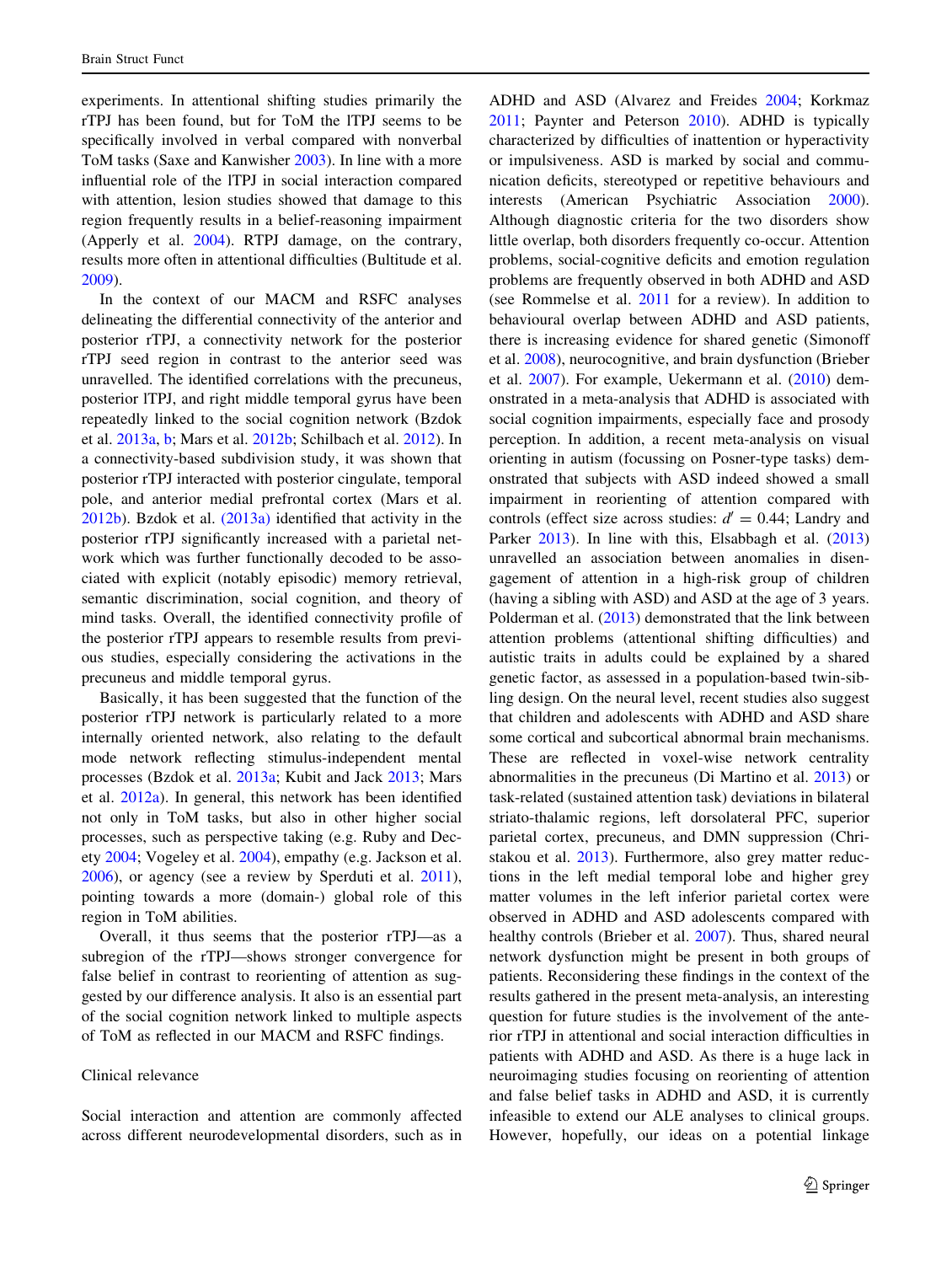<span id="page-13-0"></span>between attention and social cognitive processes assigned to the rTPJ leads to more neuroimaging studies investigating potential difficulties in these patient groups.

# Limitations

There are some limitations of the present meta-analysis that should be considered. Unfortunately, the ALE analysis does not include information on cluster and effect sizes (Decety and Lamm [2007\)](#page-14-0). Additionally, the usage of peak coordinates might lead to mis- or over-interpretation of the results. Nonetheless, up-to-date ALE meta-analyses are as advanced as possible since statistical meta-analyses based on original data sets are not yet available. Only, when an agreement between researchers on data sharing has been achieved, meta-analyses with original data might be possible (Mar [2011\)](#page-16-0).

Furthermore, the MACM and RSFC connectivity analyses imply some limitations regarding functional coupling with specific seed regions. For the MACM, the origin of the ensuing activation maps greatly differs from other connectivity approaches as this method does not rely on time series in the strict sense or any particular neuroimaging experiment (Eickhoff and Grefkes [2011\)](#page-14-0). Rather, functional connectivity is reflected by congruency in coactivation probability across a large quantity of diverse experiments, not across time, which complements existing approaches of functional connectivity analyses. For the RSFC analysis, fMRI time series are obtained while participants are scanned in the absence of an externally structured task set. It has been recently shown that conclusions drawn on functional properties merely based on resting-state connectivity results should be interpreted carefully (Rehme et al. [2013\)](#page-16-0). This is because resting-state and task-based connectivity reflect distinct components of functional integration depending on the functional state of the scanned subjects (reflection of inner mental states or reaction to external tasks, respectively; Rehme et al. [2013](#page-16-0)). Therefore, independent functional connectivity approaches such as dynamic causal modelling might add important information on the actual functional involvement of the anterior and posterior rTPJ networks in reorienting of attention and false belief tasks.

# Conclusion

The current (ALE) meta-analysis resolves important aspects of the debate about the role of the rTPJ in attention and social interaction. The anterior rTPJ was identified as a single converging zone for reorienting of attention and false belief, which supports the overarching hypothesis (Cabeza et al. [2012\)](#page-14-0). Findings are consistent with the

concept of an attentional shifting capacity in this region as previously proposed by Corbetta et al. [\(2008](#page-14-0)). ToM abilities may therefore be rooted on attentional shifting. This potential link is also reflected in developmental studies showing a strong association between early attentional capacities and later social cognition abilities (Rothbart et al. [2011;](#page-16-0) Mundy and Newell [2007](#page-16-0)).

On the other hand, posterior rTPJ was identified by a difference (ALE) analysis as significantly converging for false belief in contrast to reorienting of attention studies. This provides support for the fractionation view postulating that independent regions within the rTPJ support distinct cognitive functions (Cabeza et al. [2012\)](#page-14-0). It seems that besides the importance of an attentional shifting capacity in false belief, linked to the anterior part of the rTPJ, the posterior part is more specifically involved in false belief compared with reorienting of attention (Bzdok et al. [2013a](#page-14-0); Mars et al. [2012b\)](#page-16-0).

MACM and RSFC were further performed to identify the differences in functional connectivity between the anterior and posterior rTPJ subregions. The anterior rTPJ in contrast to the posterior rTPJ showed connectivity to regions previously identified as part of a ventral attention network (Corbetta et al. [2008](#page-14-0)) associated with shifting of attention to behaviourally relevant stimuli. In contrast, the posterior rTPJ compared with the anterior rTPJ co-activated with a social network more globally involved in ToM-like abilities (Jackson et al. [2006](#page-15-0); Ruby and Decety [2004](#page-16-0)). As MACM and RSFC are capable of adding essential information on the underlying connectivity of different regions aiding specific cognitive functions, it was possible to identify these two clearly functionally fractionated regions in the rTPJ: the anterior rTPJ involved in attentional shifting and the posterior rTPJ involved in social interaction capacities. Importantly, our ALE conjunction result identifying an overlap of reorienting of attention and false belief tasks in the anterior rTPJ is not contradicting the fractionated interpretation of our findings, as our connectivity analyses clearly suggest a contribution of this region to a role in attentional shifting.

Conflict of interest The authors declare that they have no conflict of interest.

#### References

- Aichhorn M, Perner J, Weiss B, Kronbichler M, Staffen W, Ladurner G (2009) Temporo-parietal junction activity in theory-of-mind tasks: falseness, beliefs, or attention. J Cogn Neurosci 21:1179–1192. doi[:10.1162/jocn.2009.21082](http://dx.doi.org/10.1162/jocn.2009.21082)
- Alvarez JA, Freides D (2004) Research on attention deficit hyperactivity disorder using the covert orienting paradigm of Posner. Dev Neuropsychol 26:627–645. doi:[10.1207/s15326942dn2602\\_](http://dx.doi.org/10.1207/s15326942dn2602_6) [6](http://dx.doi.org/10.1207/s15326942dn2602_6)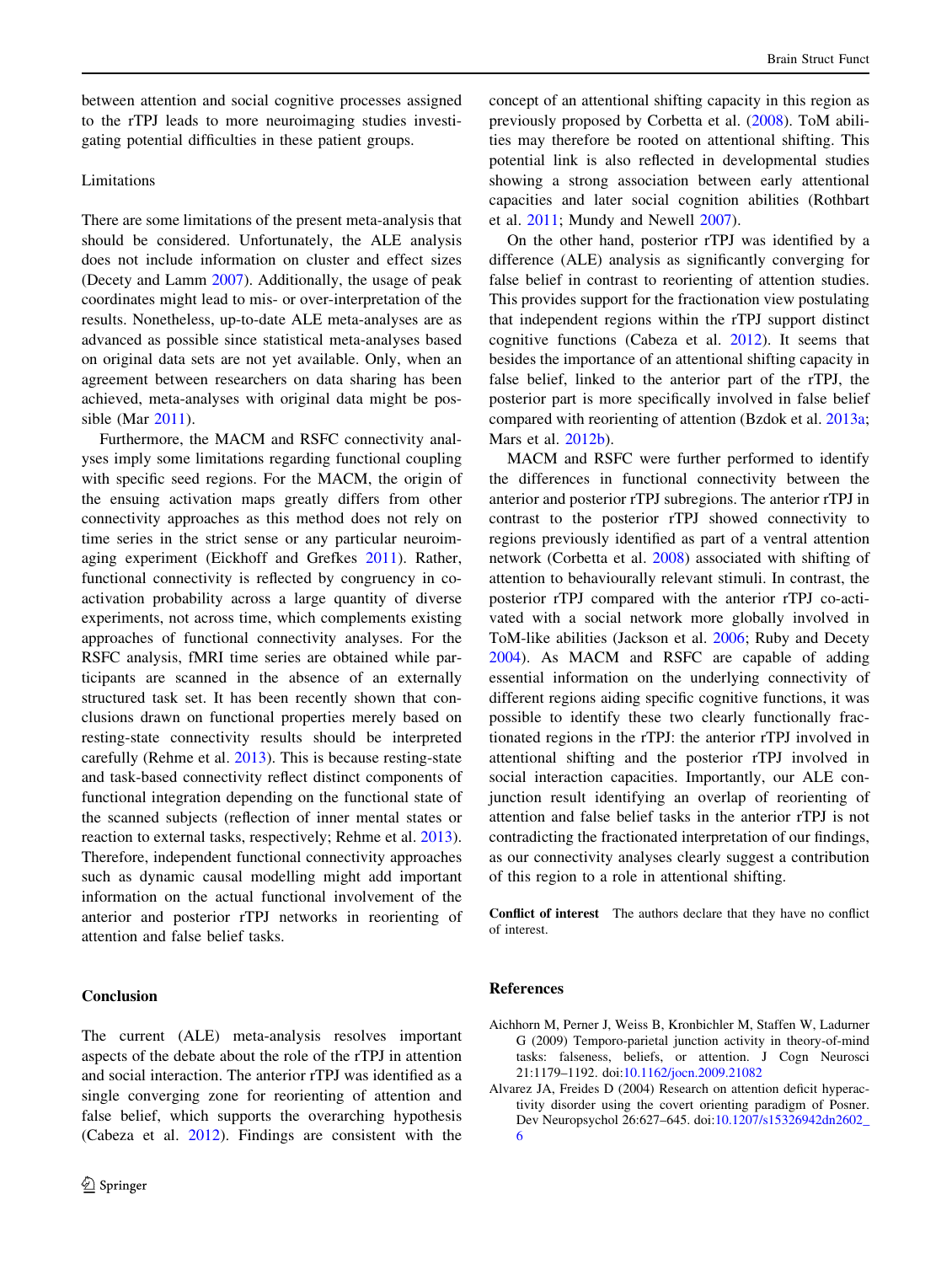- <span id="page-14-0"></span>American Psychiatric Association (2000) Diagnostic and statistical manual of mental disorders: DSM-IV. American Psychiatric Association, Washington
- Amunts K, Schleicher A, Bürgel U, Mohlberg H, Uylings HBM, Zilles K (1999) Broca's region revisited: cytoarchitecture and intersubject variability. J Comput Neurosci 412:319–341. doi:[10.](http://dx.doi.org/10.1002/(SICI)1096-9861(19990920)412:2%3c319:AID-CNE10%3e3.0.CO;2-7) [1002/\(SICI\)1096-9861\(19990920\)412:2](http://dx.doi.org/10.1002/(SICI)1096-9861(19990920)412:2%3c319:AID-CNE10%3e3.0.CO;2-7)<319:AID-CNE10>3.0. [CO;2-7](http://dx.doi.org/10.1002/(SICI)1096-9861(19990920)412:2%3c319:AID-CNE10%3e3.0.CO;2-7)
- Apperly IA, Samson D, Chiavarino C, Humphreys GW (2004) Frontal and temporo-parietal lobe contributions to theory of mind: neuropsychological evidence from a false-belief task with reduced language and executive demands. J Cogn Neurosci 16:1773–1784. doi[:10.1162/0898929042947928](http://dx.doi.org/10.1162/0898929042947928)
- Arrington CM, Carr TH, Mayer AR, Rao SM (2000) Neural mechanisms of visual attention: object-based selection of a region in space. J Cogn Neurosci 12:106–117. doi[:10.1162/](http://dx.doi.org/10.1162/089892900563975) [089892900563975](http://dx.doi.org/10.1162/089892900563975)
- Biswal B, Yetkin FZ, Haughton VM, Hyde JS (1995) Functional connectivity in the motor cortex of resting human brain using echo-planar MRI. Magn Reson Med 34:537–541. doi[:10.1002/](http://dx.doi.org/10.1002/mrm.1910340409) [mrm.1910340409](http://dx.doi.org/10.1002/mrm.1910340409)
- Bledowski C, Prvulovic D, Goebel R, Zanella FE, Linden DEJ (2004) Attentional systems in target and distractor processing: a combined ERP and fMRI study. NeuroImage 22:530–540. doi[:10.1016/j.neuroimage.2003.12.034](http://dx.doi.org/10.1016/j.neuroimage.2003.12.034)
- Brass M, Derrfuss J, Forstmann B, von Cramon DY (2005) The role of the inferior frontal junction area in cognitive control. Trends Cogn Sci 9:314–316. doi[:10.1016/j.tics.2005.05.001](http://dx.doi.org/10.1016/j.tics.2005.05.001)
- Brieber S, Neufang S, Bruning N, Kamp-Becker I, Remschmidt H, Herpertz-Dahlmann B, Fink GR, Konrad K (2007) Structural brain abnormalities in adolescents with autism spectrum disorder and patients with attention deficit/hyperactivity disorder. J Child Psychol Psychiatr 48:1251–1258. doi:[10.1111/j.1469-7610.2007.](http://dx.doi.org/10.1111/j.1469-7610.2007.01799.x) [01799.x](http://dx.doi.org/10.1111/j.1469-7610.2007.01799.x)
- Bultitude JH, Rafal RD, List A (2009) Prism adaption reverses the local processing bias in patients with right temporo-parietal junction lesions. Brain 132:1669–1677. doi[:10.1093/brain/](http://dx.doi.org/10.1093/brain/awp096) [awp096](http://dx.doi.org/10.1093/brain/awp096)
- Bzdok D, Langner R, Schilbach L, Engemann D, Laird AR, Fox PT, Eickhoff SB (2013a) Segregation of the human medial prefrontal cortex in social cognition. Front Hum Neurosci 7:1–17. doi:[10.](http://dx.doi.org/10.3389/fnhum.2013.00232) [3389/fnhum.2013.00232](http://dx.doi.org/10.3389/fnhum.2013.00232)
- Bzdok D, Langner R, Schilbach L, Jakobs O, Roski C, Caspers S, Laird AR, Fox PT, Zilles K, Eickhoff SB (2013b) Characterization of the temporo-parietal junction by combining data-driven parcellation complementary connectivity analyses, and functional decoding. NeuroImage 17:381–392. doi[:10.1016/j.neuro](http://dx.doi.org/10.1016/j.neuroimage.2013.05.046) [image.2013.05.046](http://dx.doi.org/10.1016/j.neuroimage.2013.05.046)
- Bzdok D, Schilbach L, Vogeley K, Schneider K, Laird AR, Langner R, Eickhoff SB (2012) Parsing the neural correlates of moral cognition: ALE meta-analysis on morality, theory of mind, and empathy. Brain Struct Funct 217:783–796. doi:[10.1007/s00429-](http://dx.doi.org/10.1007/s00429-012-0380-y) [012-0380-y](http://dx.doi.org/10.1007/s00429-012-0380-y)
- Cabeza R, Ciaramelli E, Moscovitch M (2012) Cognitive contributions of the ventral parietal cortex: an integrative theoretical account. Trends Cogn Sci 16:338–352. doi:[10.1016/j.tics.2012.](http://dx.doi.org/10.1016/j.tics.2012.04.008) [04.008](http://dx.doi.org/10.1016/j.tics.2012.04.008)
- Caspers S, Geyer S, Schleicher A, Mohlberg H, Amunts K, Zilles K (2006) The human inferior parietal cortex: cytoarchitectonic parcellation and interindividual variability. NeuroImage 33:430–448. doi:[10.1016/j.neuroimage.2006.06.054](http://dx.doi.org/10.1016/j.neuroimage.2006.06.054)
- Caspers S, Zilles K, Laird AR, Eickhoff SB (2010) ALE metaanalysis of activation observation and imitation in the human brain. NeuroImage 50:1148–1167. doi[:10.1016/j.neuroimage.](http://dx.doi.org/10.1016/j.neuroimage.2009.12.112) [2009.12.112](http://dx.doi.org/10.1016/j.neuroimage.2009.12.112)
- Chen Q, Weidner R, Vossel S, Weiss PH, Fink GR (2012) Neural mechanisms of attentional reorienting in three-dimensional space. J Neurosci 32:13352–13362. doi:[10.1523/JNEUROSCI.](http://dx.doi.org/10.1523/JNEUROSCI.1772-12.2012) [1772-12.2012](http://dx.doi.org/10.1523/JNEUROSCI.1772-12.2012)
- Christakou A, Murphy CM, Chantiluke K, Cubillo AI, Smith AB, Giampietro V, Daly E, Ecker C, Robertson D, MRC AIMS consortium, Murphy DG, Rubia K (2013) Disorder-specific functional abnormalities during sustained attention in youth with attention deficit hyperactivity disorder (ADHD) and with autism. Mol Psychiatr 18:236–244. doi[:10.1038/mp.2011.185](http://dx.doi.org/10.1038/mp.2011.185)
- Corbetta M, Kincade JM, Ollinger JM, McAvoy MP, Shulman GL (2000) Voluntary orienting is dissociated from target detection in human posterior parietal cortex. Nat Neurosci 3:292–297. doi[:10.1038/73009](http://dx.doi.org/10.1038/73009)
- Corbetta M, Kincade JM, Shulman GL (2002) Neural systems for visual orienting and their relationships to spatial working memory. J Cogn Neurosci 14:508–523. doi[:10.1162/](http://dx.doi.org/10.1162/089892902317362029) [089892902317362029](http://dx.doi.org/10.1162/089892902317362029)
- Corbetta M, Patel G, Shulman GL (2008) The reorienting system of the human brain: from environment to theory of mind. Neuron 58:306–324. doi:[10.1016/j.neuron.2008.04.017](http://dx.doi.org/10.1016/j.neuron.2008.04.017)
- Corbetta M, Shulman GL (2002) Control of goal-directed and stimulus-driven attention in the brain. Nat Rev Neurosci 3:201–215. doi:[10.1038/nrn755](http://dx.doi.org/10.1038/nrn755)
- Coull JT, Frith CD, Büchel C, Nobre AC (2000) Orienting attention in time: behavioural and neuroanatomical distinction between exogenous and endogenous shifts. Neuropsychologia 38:808–819. doi:[10.1016/S0028-3932\(99\)00132-3](http://dx.doi.org/10.1016/S0028-3932(99)00132-3)
- Decety J, Lamm C (2007) The role of the right temporoparietal junction in social interaction: how low-level computational processes contribute to meta-cognition. Neurosci 13:580–593. doi[:10.1177/1073858407304654](http://dx.doi.org/10.1177/1073858407304654)
- Di Martino A, Zuo XN, Kelly C, Grzadzinski R, Mennes M, Schvarcz A, Rodman J, Lord C, Castellanos FX, Milham MP (2013) Shared and distinct intrinsic functional network centrality in autism and attention-deficit/hyperactivity disorder. Biol Psychiatry 74:623–632. doi:[10.1016/j.biopsych.2013.02.011](http://dx.doi.org/10.1016/j.biopsych.2013.02.011)
- Dodell-Feder D, Koster-Hale J, Bedny M, Saxe R (2011) fMRI item analysis in a theory of mind task. NeuroImage 55:705–712. doi[:10.1016/j.neuroimage.2010.12.040](http://dx.doi.org/10.1016/j.neuroimage.2010.12.040)
- Döhnel K, Schuwerk T, Meinhardt J, Sodian B, Hajak G, Sommer M (2012) Functional activity of the right temporo-parietal junction and of the medial prefrontal cortex associated with true and false belief reasoning. NeuroImage 60:1652–1661. doi:[10.1016/j.](http://dx.doi.org/10.1016/j.neuroimage.2012.01.073) [neuroimage.2012.01.073](http://dx.doi.org/10.1016/j.neuroimage.2012.01.073)
- Doricchi F, Macci E, Silvetti M, Macaluso E (2010) Neural correlates of the spatial and expectancy components of endogenous and stimulus-driven orienting of attention in the Posner task. Cereb Cortex 20:1574–1585. doi[:10.1093/cercor/bhp215](http://dx.doi.org/10.1093/cercor/bhp215)
- Downar J, Crawley AP, Mikulis DJ, Davis KD (2000) A multimodal cortical network for the detection of changes in the sensory environment. Nat Neurosci 3:277–283. doi[:10.1038/72991](http://dx.doi.org/10.1038/72991)
- Eickhoff SB, Bzdok D, Laird AR, Kurth F, Fox PT (2012) Activation likelihood estimation meta-analysis revisited. NeuroImage 59:2349–2361. doi[:10.1016/j.neuroimage.2011.09.017](http://dx.doi.org/10.1016/j.neuroimage.2011.09.017)
- Eickhoff SB, Grefkes C (2011) Approaches for the integrated analysis of structure, function and connectivity of the human brain. Clin EEG Neurosci 42:107–121. doi:[10.1177/155005941104200211](http://dx.doi.org/10.1177/155005941104200211)
- Eickhoff SB, Laird AR, Grefkes C, Wang LE, Zilles K, Fox PT (2009) Coordinate-based activation likelihood estimation metaanalysis of neuroimaging data: a random-effects approach based on empirical estimates of spatial uncertainty. Hum Brain Mapp 30:2907–2926. doi[:10.1002/hbm.20718](http://dx.doi.org/10.1002/hbm.20718)
- Eickhoff SB, Paus T, Caspers S, Grosbas MH, Evans AC, Zilles K, Amunts K (2007) Assignment of functional activations to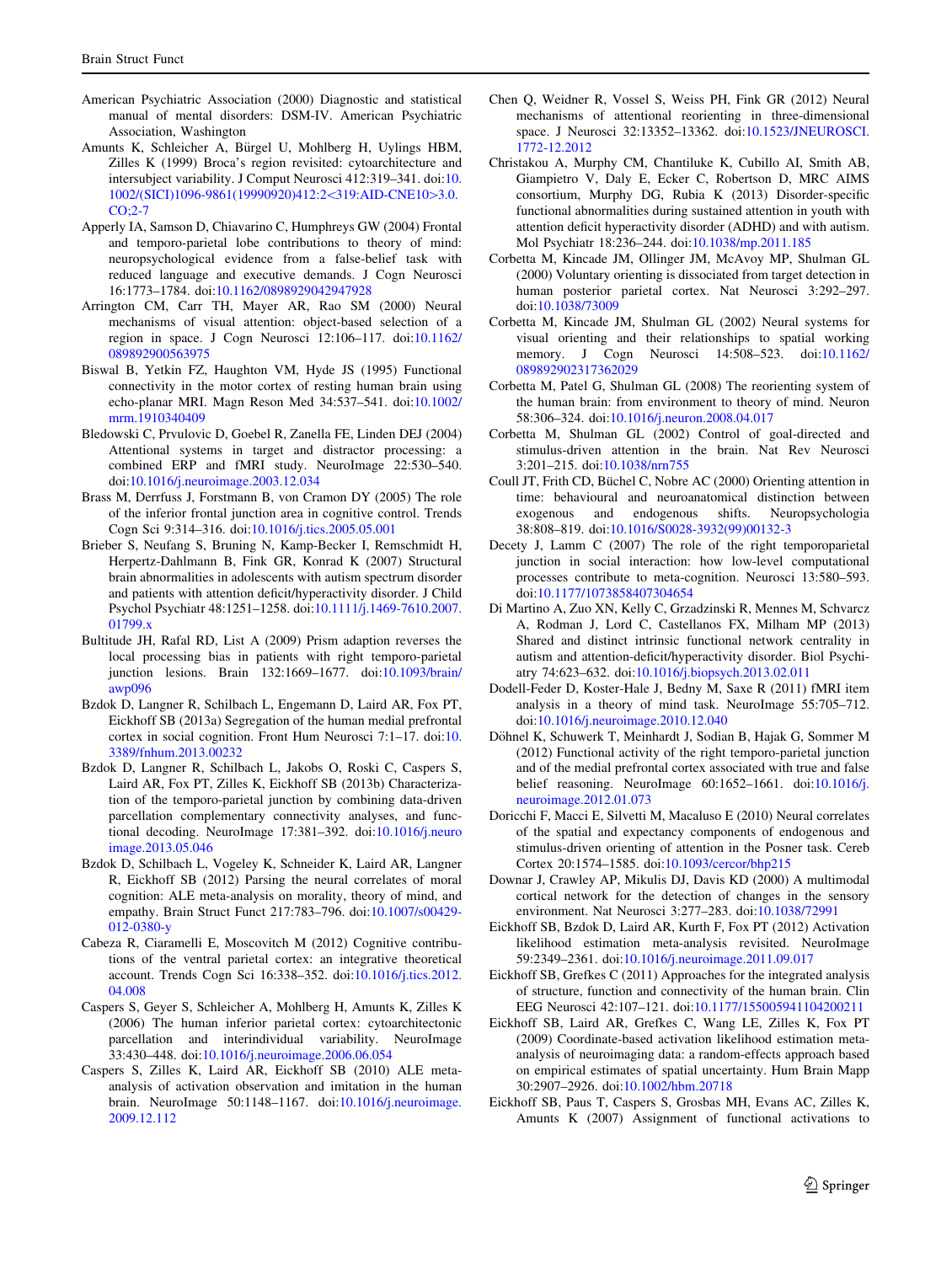<span id="page-15-0"></span>probabilistic cytoarchitectonic areas revisited. NeuroImage 36:1325–1335. doi[:10.1016/j.neuroimage.2007.03.060](http://dx.doi.org/10.1016/j.neuroimage.2007.03.060)

- Eickhoff SB, Stephan KE, Mohlberg H, Grefkes C, Fink GR, Amunts K, Zilles K (2005) A new SPM toolbox for combining probabilistic cytoarchitectonic maps and functional imaging data. NeuroImage 25:1325–1335. doi[:10.1016/j.neuroimage.](http://dx.doi.org/10.1016/j.neuroimage.2004.12.034) [2004.12.034](http://dx.doi.org/10.1016/j.neuroimage.2004.12.034)
- Elsabbagh M, Fernandes J, Webb SJ, Dawson J, Charman T, Johnson MH, The British Autism Study of Infant Siblings Team (2013) Disengagement of visual attention in infancy is associated with emerging Autism in toddlerhood. Biol Psychiat 74:189–194. doi[:10.1016/j.biopsych.2012.11.030](http://dx.doi.org/10.1016/j.biopsych.2012.11.030)
- Engelmann JB, Damaraju E, Padmala S, Pessoa L (2009) Combined effects of attention and motivation on visual task performance: transient and sustained motivational effects. Front Hum Neurosci 3:1–17. doi:[10.3389/neuro.09.004.2009](http://dx.doi.org/10.3389/neuro.09.004.2009)
- Fan J, McCandliss BD, Fossella J, Flombaum JI, Posner MI (2005) The activation of attentional networks. NeuroImage 26:471–479. doi[:10.1016/j.neuroimage.2005.02.004](http://dx.doi.org/10.1016/j.neuroimage.2005.02.004)
- Fletcher PC, Happé F, Frith U, Baker SC, Dolan RJ, Frackowiak RSJ, Frith CD (1995) Other minds in the brain: a functional imaging study of 'theory of mind' in story comprehension. Cognition 57:109–128. doi:[10.1016/0010-0277\(95\)00692-R](http://dx.doi.org/10.1016/0010-0277(95)00692-R)
- Fox PT, Lancaster JL (2002) Opinion: mapping context and content: the BrainMap model. Nat Rev Neurosci 3:319–321. doi[:10.1038/](http://dx.doi.org/10.1038/nrn789) [nrn789](http://dx.doi.org/10.1038/nrn789)
- Fox MD, Raichle ME (2007) Spontaneous fluctuations in brain activity observed with functional magnetic resonance imaging. Nat Rev Neurosci 8:700–711. doi[:10.1038/nrn2201](http://dx.doi.org/10.1038/nrn2201)
- Fox MD, Zhang D, Snyder AZ, Raichle ME (2009) The global signal and observed anticorrelated resting state brain networks. J Neurophysiol 101:3270–3283. doi[:10.1152/jn.90777.2008](http://dx.doi.org/10.1152/jn.90777.2008)
- Gallagher HL, Frith CD (2003) Functional imaging of 'theory of mind'. Trends Cogn Sci 7:77–83. doi[:10.1016/S1364-6613\(02\)00025-6](http://dx.doi.org/10.1016/S1364-6613(02)00025-6)
- Gallagher HL, Happé F, Brunswick N, Fletcher PC, Frith U, Frith CD (2000) Reading the mind in cartoons and stories: an fMRI study of 'theory of mind' in verbal and nonverbal tasks. Neuropsychologia 38:11–21. doi[:10.1016/S0028-3932\(99\)00053-6](http://dx.doi.org/10.1016/S0028-3932(99)00053-6)
- Geng JJ, Mangun GR (2011) Right temporoparietal junction activation by a salient contextual cue facilitates target discrimination. NeuroImage 54:594–601. doi:[10.1016/j.neuroimage.2010.08.](http://dx.doi.org/10.1016/j.neuroimage.2010.08.025) [025](http://dx.doi.org/10.1016/j.neuroimage.2010.08.025)
- Geng JJ, Vossel S (2013) Re-evaluating the role of TPJ in attentional control: contextual updating? Neurosci Biobehav Rev. doi:[10.](http://dx.doi.org/10.1016/j.neubiorev.2013.08.010) [1016/j.neubiorev.2013.08.010](http://dx.doi.org/10.1016/j.neubiorev.2013.08.010)
- Geyer S (2004) The microstructural border between the motor and the cognitive domain in the human cerebral cortex. Adv Anat Embryol Cel 174:1–89. doi[:10.1007/978-3-642-18910-4\\_1](http://dx.doi.org/10.1007/978-3-642-18910-4_1)
- Giessing C, Thiel CM, Stephan KE, Rösler F, Fink GR (2004) Visuospatial attention: how to measure effects of infrequent, unattended events in a blocked stimulus design. NeuroImage 23:1370–1381. doi[:10.1016/j.neuroimage.2004.08.008](http://dx.doi.org/10.1016/j.neuroimage.2004.08.008)
- Gillebert CR, Mantini D, Peeters R, Dupont P, Vandenberghe R (2013) Cytoarchitectonic mapping of attentional selection and reorienting in parietal cortex. NeuroImage 67:257–272. doi:[10.](http://dx.doi.org/10.1016/j.neuroimage.2012.11.026) [1016/j.neuroimage.2012.11.026](http://dx.doi.org/10.1016/j.neuroimage.2012.11.026)
- Gitelman DR, Nobre AC, Parrish TB, LaBar KS, Kim YH, Meyer JR, Mesulam M (1999) A large-scale distributed network for covert spatial attention: further anatomical delineation based on stringent behavioural and cognitive controls. Brain 122:1093–1106. doi[:10.1093/brain/122.6.1093](http://dx.doi.org/10.1093/brain/122.6.1093)
- Gobbini MI, Koralek AC, Bryan RE, Montgomery KJ, Haxby JV (2007) Two takes on the social brain: a comparison of theory of mind tasks. J Cogn Neurosci 19:1803–1814. doi[:10.1162/jocn.](http://dx.doi.org/10.1162/jocn.2007.19.11.1803) [2007.19.11.1803](http://dx.doi.org/10.1162/jocn.2007.19.11.1803)
- Hartwright CE, Apperly IA, Hansen PC (2012) Multiple roles for executive control in belief-desire reasoning: distinct neural networks are recruited for self perspective inhibition and complexity of reasoning. NeuroImage 61:921–930. doi:[10.](http://dx.doi.org/10.1016/j.neuroimage.2012.03.012) [1016/j.neuroimage.2012.03.012](http://dx.doi.org/10.1016/j.neuroimage.2012.03.012)
- Hooker CI, Verosky SC, Germine LT, Knight RT, D'Esposito M (2008) Mentalizing about emotion and its relationship to empathy. SCAN 3:204–217. doi[:10.1093/scan/nsn019](http://dx.doi.org/10.1093/scan/nsn019)
- Hooker CI, Verosky SC, Germine LT, Knight RT, D'Esposito M (2010) Neural activity during social signal perception correlates with self-reported empathy. Brain Res 1308:100–113. doi:[10.](http://dx.doi.org/10.1016/j.brainres.2009.10.006) [1016/j.brainres.2009.10.006](http://dx.doi.org/10.1016/j.brainres.2009.10.006)
- Indovina I, Macaluso E (2004) Occipital–parietal interactions during shifts of exogenous visuospatial attention: trial-dependent changes of effective connectivity. MRI 22:1477–1486. doi:[10.](http://dx.doi.org/10.1016/j.mri.2004.10.016) [1016/j.mri.2004.10.016](http://dx.doi.org/10.1016/j.mri.2004.10.016)
- Indovina I, Macaluso E (2007) Dissociation of stimulus relevance and saliency factors during shifts of visuospatial attention. Cereb Cortex 17:1701–1711. doi[:10.1093/cercor/bhl081](http://dx.doi.org/10.1093/cercor/bhl081)
- Jackson PL, Brunet E, Meltzoff AN, Decety J (2006) Empathy examined through the neural mechanisms involved in imaging how I feel versus how you feel pain. Neuropsycholgia 44:752–761. doi:[10.1016/j.neuropsychologia.2005.07.015](http://dx.doi.org/10.1016/j.neuropsychologia.2005.07.015)
- Jakobs O, Langner R, Caspers S, Roski C, Cieslik EC, Zilles K, Laird AR, Fox PT, Eickhoff SB (2012) Across-study and withinsubject functional connectivity of a right temporo-parietal junction subregion involved in stimulus-context integration. NeuroImage 60:2389–2398. doi:[10.1016/j.neuroimage.2012.02.](http://dx.doi.org/10.1016/j.neuroimage.2012.02.037) [037](http://dx.doi.org/10.1016/j.neuroimage.2012.02.037)
- Jakobs O, Wang LE, Dafotakis M, Grefkes C, Zilles K, Eickhoff SB (2009) Effects of timing and movement uncertainty implicate the temporo-parietal junction in the prediction of forthcoming motor actions. NeuroImage 47:667–677. doi:[10.1016/j.neuroimage.](http://dx.doi.org/10.1016/j.neuroimage.2009.04.065) [2009.04.065](http://dx.doi.org/10.1016/j.neuroimage.2009.04.065)
- Jenkins AC, Mitchell JP (2010) Mentalizing under uncertainty: dissociated neural responses to ambiguous and unambiguous mental state inference. Cereb Cortex 20:404–410. doi[:10.1093/](http://dx.doi.org/10.1093/cercor/bhp109) [cercor/bhp109](http://dx.doi.org/10.1093/cercor/bhp109)
- Jimura K, Konishi S, Asari T, Miyashita Y (2010) Temporal pole activity during understanding other persons' mental states correlates with neuroticism trait. Brain Res 1328:104–112. doi[:10.1016/j.brainres.2010.03.016](http://dx.doi.org/10.1016/j.brainres.2010.03.016)
- Kobayashi C, Glover GH, Temple E (2006) Cultural and linguistic influence on neural bases of 'theory of mind': an fMRI study with Japanese bilinguals. Brain Lang 98:210–220. doi:[10.1016/j.](http://dx.doi.org/10.1016/j.bandl.2006.04.013) [bandl.2006.04.013](http://dx.doi.org/10.1016/j.bandl.2006.04.013)
- Konrad K, Neufang S, Thiel CM, Specht K, Hanisch C, Fan J, Herpertz-Dahlmann B, Fink GR (2005) Development of attentional networks: an fMRI study with children and adults. NeuroImage 28:429–439. doi:[10.1016/j.neuroimage.2005.06.](http://dx.doi.org/10.1016/j.neuroimage.2005.06.065) [065](http://dx.doi.org/10.1016/j.neuroimage.2005.06.065)
- Korkmaz B (2011) Theory of mind and neurodevelopmental disorders of childhood. Pediatr Res 69:101R–108R. doi:[10.1203/PDR.](http://dx.doi.org/10.1203/PDR.0b013e318212c177) [0b013e318212c177](http://dx.doi.org/10.1203/PDR.0b013e318212c177)
- Koster-Hale J, Saxe R (2013) Theory of mind: a neural prediction problem. Neuron 79:836–848. doi:[10.1016/j.neuron.2013.08.020](http://dx.doi.org/10.1016/j.neuron.2013.08.020)
- Kubit B, Jack AI (2013) Rethinking the role of the rTPJ in attention and social cognition in light of the opposing domains hypothesis: findings from an ALE-based meta-analysis and resting-state functional connectivity. Front Hum Neurosci 7:1–18. doi:[10.](http://dx.doi.org/10.3389/fnhum.2013.00323) [3389/fnhum.2013.00323](http://dx.doi.org/10.3389/fnhum.2013.00323)
- Laird AR, Eickhoff SB, Fox PM, Uecker AM, Ray KL, Saenz JJ Jr, McKay DR, Bzdok D, Laird RW, Robinson JL, Turner JA, Turkeltaub PE, Lancaster JL, Fox PT (2011) The BrainMap strategy for standardization, sharing, and meta-analysis of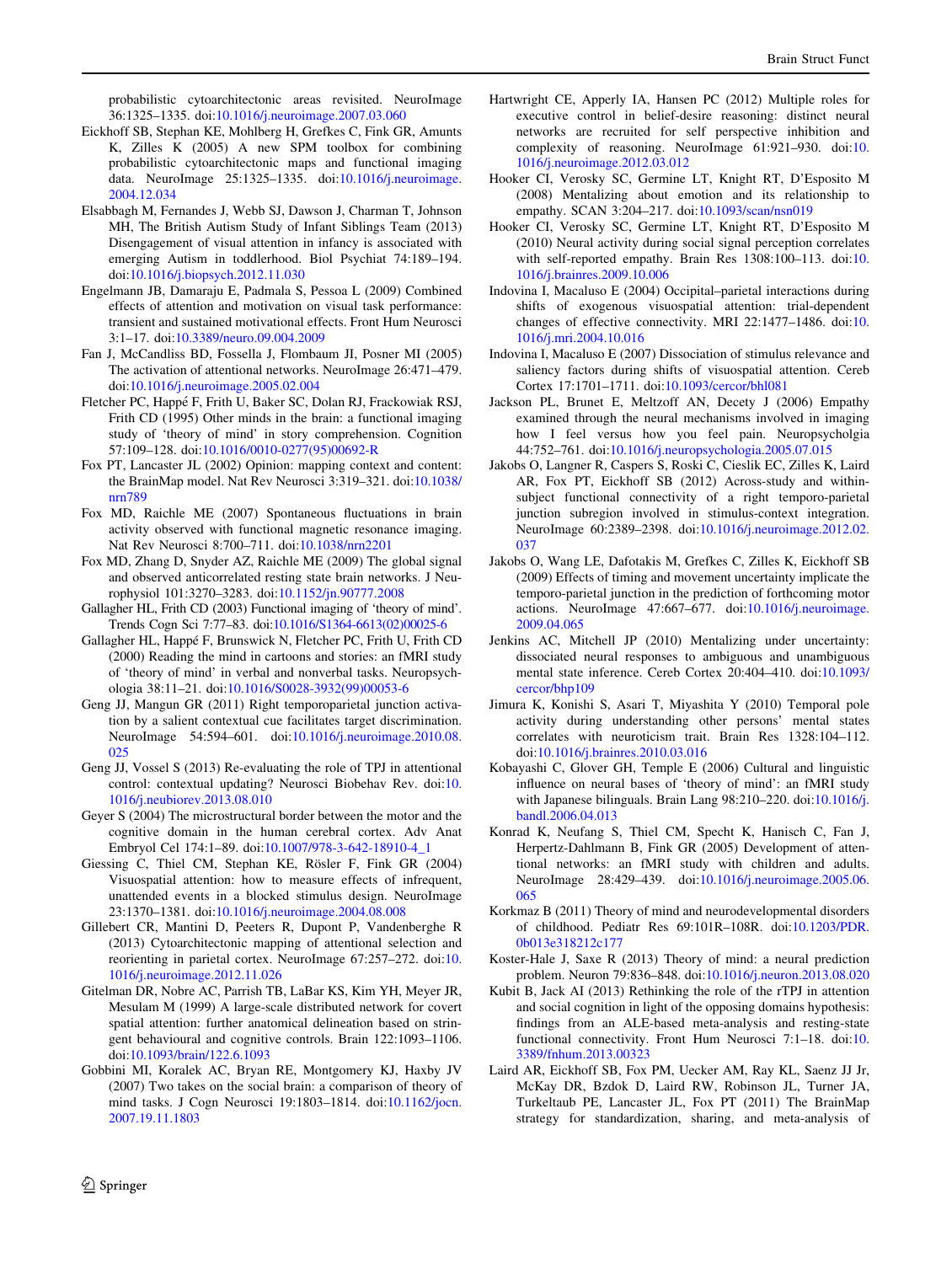<span id="page-16-0"></span>neuroimaging data. BMC Res Notes 4:1–9. doi[:10.1186/1756-](http://dx.doi.org/10.1186/1756-0500-4-349) [0500-4-349](http://dx.doi.org/10.1186/1756-0500-4-349)

- Laird AR, Eickhoff SB, Kurth F, Fox PM, Uecker AM, Turner JA, Robinson JL, Lancaster JL, Fox PT (2009a) ALE meta-analysis workflows via the brainmap database: progress towards a probabilistic functional brain atlas. Front Neuroinform 3:1–11. doi[:10.3389/neuro.11.023.2009](http://dx.doi.org/10.3389/neuro.11.023.2009)
- Laird AR, Eickhoff SB, Li K, Robin DA, Glahn DC, Fox PT (2009b) Investigating the functional heterogeneity of the default mode network using coordinate-based meta-analytic modeling. J Neurosci 29:14496–14505. doi:[10.1523/JNEUROSCI.4004-09.2009](http://dx.doi.org/10.1523/JNEUROSCI.4004-09.2009)
- Laird AR, Eickhoff SB, Rottschy C, Bzdok D, Ray KL, Fox PT (2013) Networks of task co-activations. NeuroImage 80:505–514. doi:[10.1016/j.neuroimage.2013.04.073](http://dx.doi.org/10.1016/j.neuroimage.2013.04.073)
- Lancaster JL, Tordesillas-Gutierrez D, Martinez M, Salinas F, Evans A, Zilles K, Mazziotta JC, Fox PT (2007) Bias between MNI and Talairach coordinates analysed using the ICBM-152 brain template. Hum Brain Mapp 28:1194–1205. doi[:10.1002/hbm.](http://dx.doi.org/10.1002/hbm.20345) [20345](http://dx.doi.org/10.1002/hbm.20345)
- Landry O, Parker A (2013) A meta-analysis of visual orienting in autism. Front Hum Neurosci 7:1–12. doi:[10.3389/fnhum.2013.](http://dx.doi.org/10.3389/fnhum.2013.00833) [00833](http://dx.doi.org/10.3389/fnhum.2013.00833)
- Lombardo MV, Chakrabarti B, Bullmore ET, Wheelwright SJ, Sadek SA, Suckling J, MRC AIMS Consortium, Baron-Cohen S (2009) Shared neural circuits for mentalizing about the self and others. J Cogn Neurosci 22:1623–1635. doi:[10.1162/jocn.2009.21287](http://dx.doi.org/10.1162/jocn.2009.21287)
- Macaluso E, Frith CD, Driver J (2002) Supramodal effects of covert spatial orienting triggered by visual or tactile events. J Cogn Neurosci 14:389–401. doi[:10.1162/089892902317361912](http://dx.doi.org/10.1162/089892902317361912)
- Macaluso E, Patria F (2007) Spatial re-orienting of visual attention along the horizontal or the vertical axis. Exp Brain Res 180:23–34. doi[:10.1007/s00221-006-0841-8](http://dx.doi.org/10.1007/s00221-006-0841-8)
- Mar RA (2011) The neural bases of social cognition and story comprehension. Annu Rev Psychol 62:103–134. doi[:10.1146/](http://dx.doi.org/10.1146/annurev-psych-120709-145406) [annurev-psych-120709-145406](http://dx.doi.org/10.1146/annurev-psych-120709-145406)
- Mars RB, Neubert F-X, Noonan MP, Sallet J, Toni I, Rushworth MFS (2012a) On the relationship between the ''default mode network'' and the ''social brain''. Front Hum Neurosci 6:1–9. doi[:10.3389/fnhum.2012.00189](http://dx.doi.org/10.3389/fnhum.2012.00189)
- Mars RB, Sallet J, Neubert F-X, Rushworth MFS (2013) Connectivity profiles reveal the relationship between brain areas for social cognition in human and monkey temporoparietal cortex. Proc Natl Acad Sci USA 110:10806–10811. doi:[10.1073/pnas.](http://dx.doi.org/10.1073/pnas.1302956110) [1302956110](http://dx.doi.org/10.1073/pnas.1302956110)
- Mars RB, Sallet J, Schüffelgen U, Jbabdi S, Toni I, Rushworth MFS (2012b) Connectivity-based subdivisions of the right ''temporoparietal junction area'': evidence for different areas participating in different networks. Cereb Cortex 22:1894–1903. doi[:10.1093/](http://dx.doi.org/10.1093/cercor/bhr268) [cercor/bhr268](http://dx.doi.org/10.1093/cercor/bhr268)
- Mattler U, Wüstenberg T, Heinze H-J (2006) Common modules for processing invalidly cued events in the human cortex. Brain Res 1109:128–141. doi[:10.1016/j.brainres.2006.06.051](http://dx.doi.org/10.1016/j.brainres.2006.06.051)
- Mayer AR, Franco AR, Harrington DL (2009) Neuronal modulation of auditory attention by informative and uninformative spatial cues. Hum Brain Mapp 30:1652–1666. doi[:10.1002/hbm.20631](http://dx.doi.org/10.1002/hbm.20631)
- Mayer AR, Harrington D, Adair JC, Lee R (2006) The neural networks underlying endogenous auditory covert orienting and reorienting. NeuroImage 30:938–949. doi[:10.1016/j.neuroimage.](http://dx.doi.org/10.1016/j.neuroimage.2005.10.050) [2005.10.050](http://dx.doi.org/10.1016/j.neuroimage.2005.10.050)
- Mesulam MM (1981) A cortical network for directed attention and unilateral neglect. Ann Neurol 10:309–325. doi[:10.1002/ana.](http://dx.doi.org/10.1002/ana.410100402) [410100402](http://dx.doi.org/10.1002/ana.410100402)
- Mitchell JP (2008) Activity in right temporo-parietal is not selective for theory of mind. Cereb Cortex 18:262–271. doi[:10.1093/](http://dx.doi.org/10.1093/cercor/bhm051) [cercor/bhm051](http://dx.doi.org/10.1093/cercor/bhm051)
- Moran JM, Jolly E, Mitchell JP (2012) Social-cognitive deficits in normal aging. J Neurosci 32:5553–5561. doi[:10.1523/JNEUR](http://dx.doi.org/10.1523/JNEUROSCI.5511-11.2012) [OSCI.5511-11.2012](http://dx.doi.org/10.1523/JNEUROSCI.5511-11.2012)
- Mundy P, Newell L (2007) Attention, joint attention, and social cognition. Curr Dir Psychol Sci 16:269–274. doi[:10.1111/j.1467-](http://dx.doi.org/10.1111/j.1467-8721.2007.00518.x) [8721.2007.00518.x](http://dx.doi.org/10.1111/j.1467-8721.2007.00518.x)
- Natale E, Marzi CA, Macaluso E (2009) FMRI correlates of visuospatial reorienting investigated with an attention shifting doublecue paradigm. Hum Brain Mapp 30:2367–2381. doi[:10.1002/](http://dx.doi.org/10.1002/hbm.20675) [hbm.20675](http://dx.doi.org/10.1002/hbm.20675)
- Nichols T, Brett M, Andersson J, Wager T, Poline JB (2005) Valid conjunction inference with the minimum statistic. NeuroImage 25:653–660. doi:[10.1016/j.neuroimage.2004.12.005](http://dx.doi.org/10.1016/j.neuroimage.2004.12.005)
- Nieuwenhuys R, Voogd J, van Huijzen C (2007) The human central nervous system: a synopsis and atlas, 4th edn. Springer, Berlin
- Paynter J, Peterson C (2010) Language and ToM development in autism versus Asperger syndrome: contrasting influences of syntactic versus lexical/semantic maturity. Res Autism Spectr Dis 4:377–385. doi[:10.1016/j.rasd.2009.10.005](http://dx.doi.org/10.1016/j.rasd.2009.10.005)
- Perner J, Aichhorn M, Kronbichler M, Staffen W, Ladurner G (2006) Thinking of mental and other representations: The roles of the left and right temporo-parietal junction. Soc Neurosci 1:245–258. doi:[10.1080/17470910600989896](http://dx.doi.org/10.1080/17470910600989896)
- Polderman TJ, Hoekstra RA, Vinkhuyzen AA, Sullivan PF, van der Sluis S, Posthuma D (2013) Attentional switching forms a genetic link between attention problems and autistic traits in adults. Psychol Med 43:1985–1996. doi[:10.1017/](http://dx.doi.org/10.1017/S0033291712002863) [S0033291712002863](http://dx.doi.org/10.1017/S0033291712002863)
- Posner MI, Snyder CRR, Davidson BJ (1980) Attention and the detection of signals. J Exp Psychol Gen 109:160–174. doi:[10.](http://dx.doi.org/10.1037//0096-3445.109.2.160) [1037//0096-3445.109.2.160](http://dx.doi.org/10.1037//0096-3445.109.2.160)
- Rehme AK, Eickhoff SB, Grefkes C (2013) State-dependent differences between functional and effective connectivity of the human cortical motor system. NeuroImage 63:237–246. doi:[10.](http://dx.doi.org/10.1016/j.neuroimage.2012.11.027) [1016/j.neuroimage.2012.11.027](http://dx.doi.org/10.1016/j.neuroimage.2012.11.027)
- Rommelse NN, Geurts HM, Franke B, Buitelaar JK, Hartman CA (2011) A review on cognitive and brain endophenotypes that may be common in autism spectrum disorder and attentiondeficit/hyperactivity disorder and facilitate the search for pleiotropic genes. Neurosci Biobehav Rev 35:1363–1396. doi:[10.](http://dx.doi.org/10.1016/j.neubiorev.2011.02.015) [1016/j.neubiorev.2011.02.015](http://dx.doi.org/10.1016/j.neubiorev.2011.02.015)
- Rothbart MK, Sheese BE, Rueda MR, Posner MI (2011) Developing mechanisms of self-regulation in early life. Emot Rev 3:207–213. doi:[10.1177/1754073910387943](http://dx.doi.org/10.1177/1754073910387943)
- Rothmayr C, Sodian B, Hajak G, Döhnel K, Meinhardt J, Sommer M (2011) Common and distinct neural networks for false-belief reasoning and inhibitory control. NeuroImage 56:1705–1713. doi[:10.1016/j.neuroimage.2010.12.052](http://dx.doi.org/10.1016/j.neuroimage.2010.12.052)
- Rottschy C, Kleiman A, Dogan I, Lagner R, Mirzazade S, Kronenbuerger M, Werner C, Shah NJ, Schulz JB, Eickhoff SB, Reetz K (2013) Diminished activation of motor working-memory networks in Parkinson's disease. PLoS One 8:1–12. doi[:10.1371/](http://dx.doi.org/10.1371/journal.pone.0061786) [journal.pone.0061786](http://dx.doi.org/10.1371/journal.pone.0061786)
- Rottschy C, Langner R, Dogan I, Reetz K, Laird AR, Schulz JB, Fox PT, Eickhoff SB (2012) Modelling neural correlates of working memory: a coordinate-based meta-analysis. NeuroImage 60:830–846. doi:[10.1016/j.neuroimage.2011.11.050](http://dx.doi.org/10.1016/j.neuroimage.2011.11.050)
- Ruby P, Decety J (2004) How would you feel versus how do you think she would feel? A neuroimaging study of perspectivetaking with social emtoions. J Cogn Neurosci 16:988–999. doi[:10.1162/0898929041502661](http://dx.doi.org/10.1162/0898929041502661)
- Samson AC, Zysset S, Huber O (2008) Cognitive humor processing: different logical mechanisms in nonverbal cartoons—an fMRI study. Soc Neurosci 3:125–140. doi[:10.1080/17470910701745](http://dx.doi.org/10.1080/17470910701745858) [858](http://dx.doi.org/10.1080/17470910701745858)